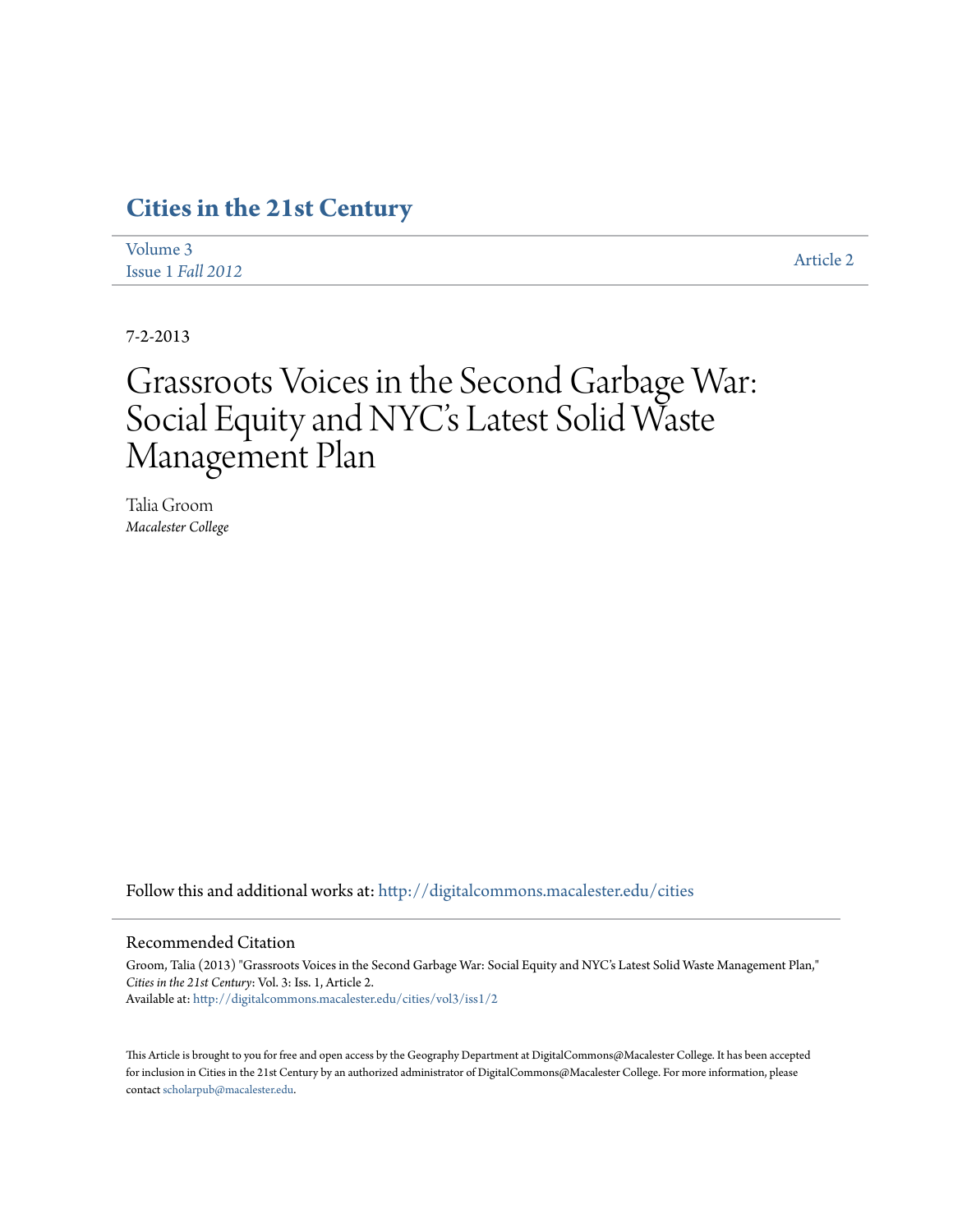# **Grassroots Voices in the Second Garbage War:**

# Social Equity and NYC's Latest Solid Waste Management Plan

# Talia Groom

# Macalester College

*There needs to be equality; we all need to share the burden. It's not by chance these things are in areas of color –*City Councilwoman Melissa Mark-Viverito

*There are only so many places in the city where you can site this type of thing because of zoning. These places are low-income communities that were overburdened then and are overburdened now*- Gavin Kearney, director of Environmental Justice at New York Lawyers for Public Interest 1

 In 2001, New York City closed its last landfill at Fresh Kills on Staten Island. Fresh Kills, the largest landfill in the world, received approximately 13,000 tons of primarily residential trash each day at the height of its operation.<sup>2</sup> While its closure marked the first time that the city would not be burying or burning trash within its boundaries, concerns and discussion over the management of municipal solid waste reemerged in the wake of Mayor Giuliani and Governor Pataki's decision over Fresh Kills. The closing of the city's final landfill follows a long history of conflict over garbage policy in the city, distinguished by political, economic and geographic implications. Land use decisions and demographic patterns in New York City shed light on the many voices and influences that merge to tell a story of uneven environmental costs and benefits.

Grassroots Voices in the Second Garbage War 1

-

<sup>1</sup> Kimberly Devi Milner, "Incinerators Will Foul the Air, Activists Warn," *Hunts Point Express*, June 22, 2012. (Both quotes were taken from this article).

<sup>2</sup> Julie Sze, *Noxious New York: The Racial Politics of Urban Health and Environmental Justice.* (Cambridge, Mass: MIT Press, 2007), 112-113.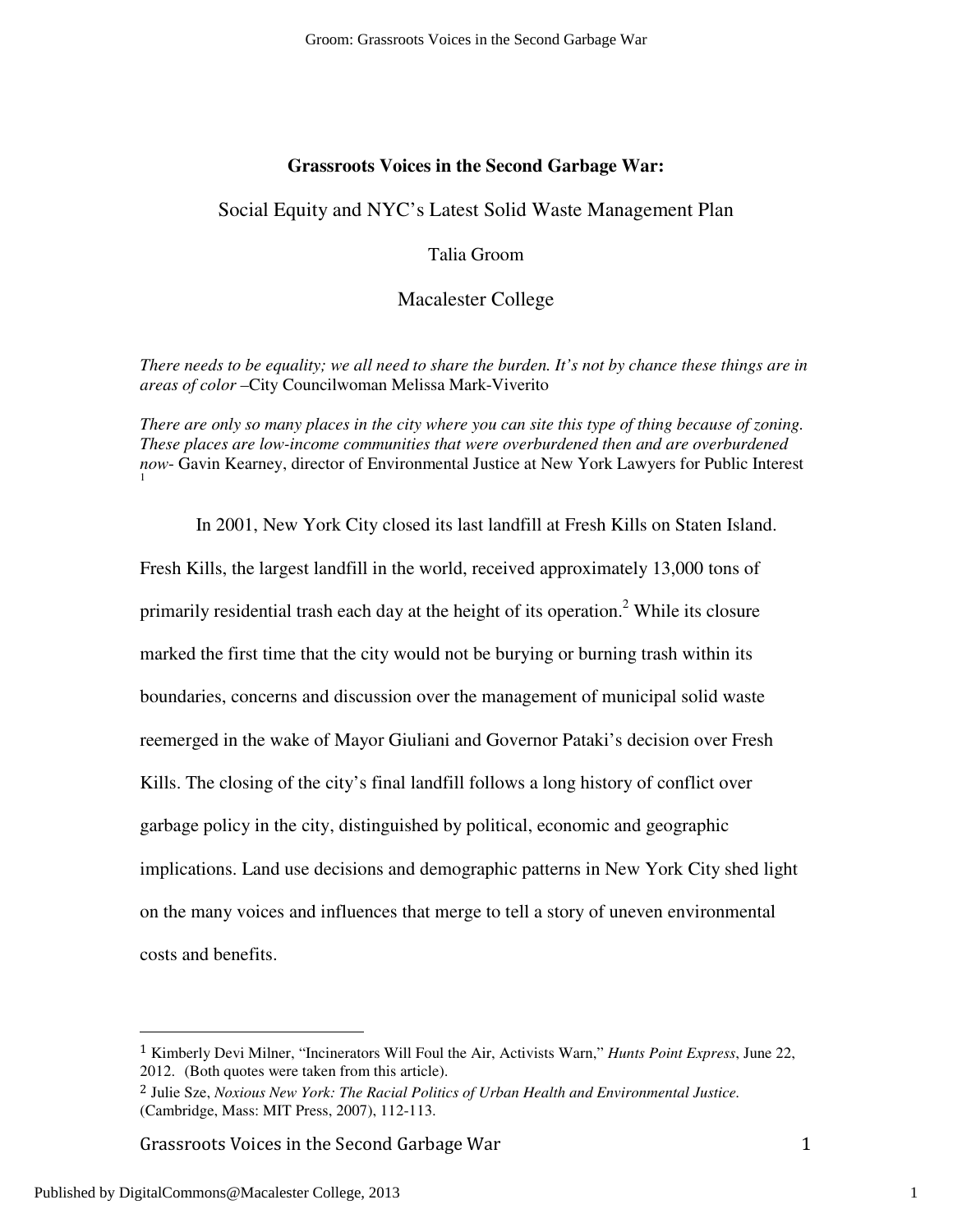An account of solid waste management in New York City illustrates a contested debate over how and where to get rid of the city's growing trash volume. This conflict demonstrates urban land use politics and NIMBYism ('not-in-my-backyard') as it converges with voiced concerns from communities that have borne the greatest burden of changing garbage policies. As this narrative of post-Fresh Kills garbage politics will indicate, garbage handling has affected neighborhoods and groups unequally. The landfill's closure unleashed a new set of fears that old patterns of land use policy would result in the decisions on where to bring the waste that would have ended up at Fresh Kills.

 Similar to the proposal and debate over the Brooklyn Navy Yard incinerator in the early 1990s—coined the "first garbage war"—the public discourse that emerged after the Fresh Kills decision illuminates the equity issues that were raised by communities in New York City that were tired of housing unwanted and pernicious land-use activities. In what we can term the "second garbage war" surrounding Fresh Kills, the grassroots actors have played an ever-expanding and active role in shaping policy discussions.

 This paper intends to explore the social equity dimension of sustainability through the case study of solid waste policy in New York City. At the 2005 World Summit on Social Development, it was noted that sustainability must address environmental, social equity, and economic demands.<sup>3</sup> These "3 E's" constitute the central pillars of sustainability. Both as a principle and in practice, social equity has often been neglected in favor of environmental and economic concerns. Julian Agyeman, an environmental social scientist, criticizes a range of theories that promote an "environmental stewardship

Grassroots Voices in the Second Garbage War 2

 $\overline{a}$ 

<sup>&</sup>lt;sup>3</sup> United Nations General Assembly, 60<sup>th</sup> session. *2005 World Summit Outcome* (A/60/1). 15 September 2005: http://data.unaids.org/Topics/UniversalAccess/worldsummitoutcome\_resolution\_24oct2005\_en.pdf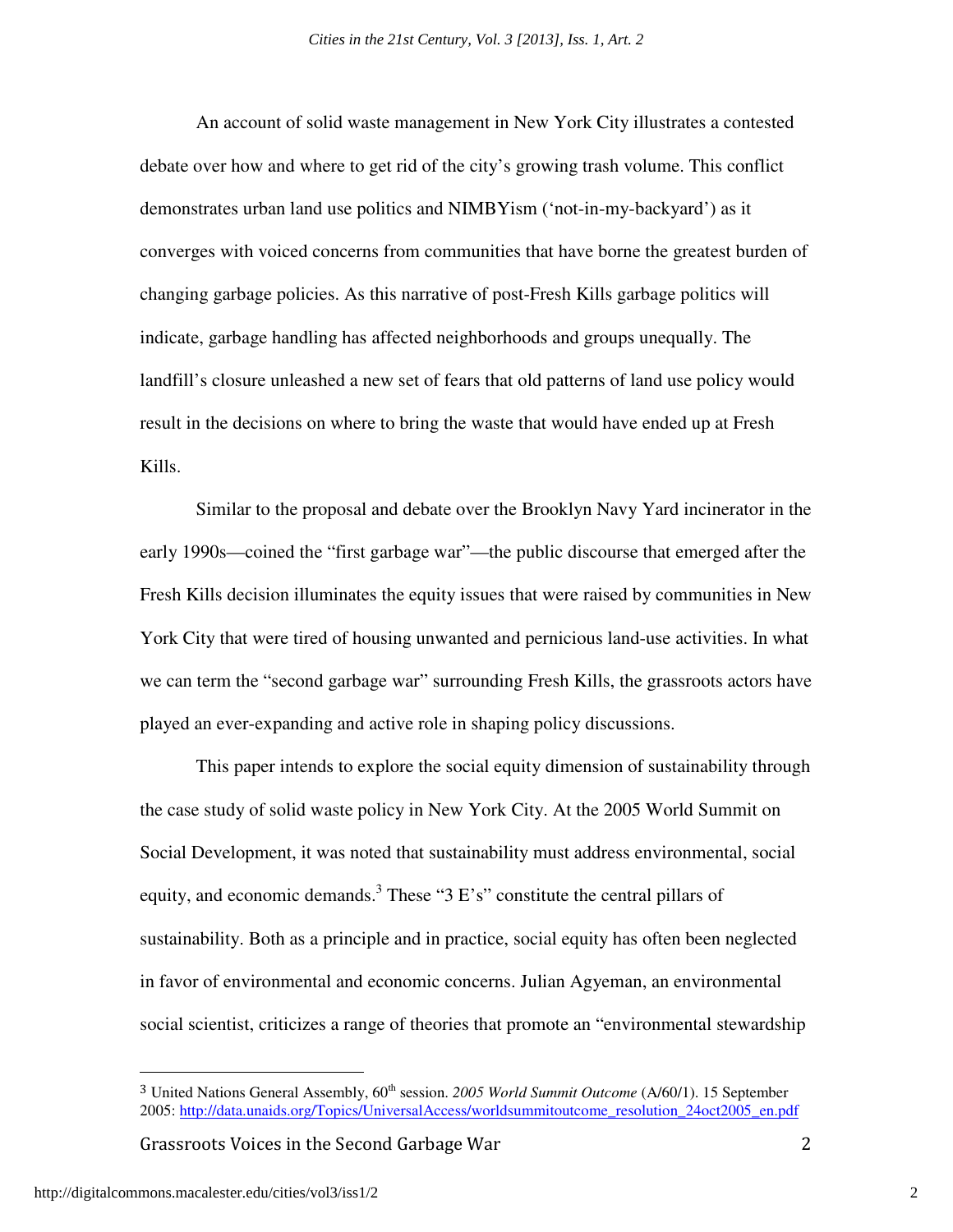and sustainability agenda that currently influences the work of most environmental and sustainability organizations but has little to say about equity or justice."<sup>4</sup> In light of this exclusion of social equity, my study investigates how we can plan for and produce more equitable cities.

When considering social equity, I am referring to two ways in which this pillar of sustainability comes into play. First, I am interested in how we can mitigate environmental burdens that certain sectors of the population experience more acutely and simultaneously enhance the distribution of environmental benefits. In other words, I am interested in exploring social equity through an environmental justice framework. In addition to looking at how environmental costs and benefits are allocated in a city, social equity considers *who* is involved in the decision-making process of sustainability initiatives and *how* they participate. In this way, I examine changes in garbage policy in New York by analyzing equity in *process* and equity in *outcome*.

 In order to study whether the planning process behind waste management in New York City is in accordance with this view of social equity, I evaluate the grassroots movement in the South Bronx that has emerged in response to Fresh Kills and the city's longer history of environmental inequality. While there are numerous areas of NYC that have experienced growing grassroots approaches to waste management—such as Williamsburg/Greenpoint, Sunset Park and Southeast Queens— my focus on the South Bronx will provide a more detailed analysis of the actors and activities involved that can then be applied to the broader public discourse on urban land use policy and sustainability planning in the city. This analysis is driven by two essential questions: in

Grassroots Voices in the Second Garbage War 3

Published by DigitalCommons@Macalester College, 2013

<sup>4</sup> Julian Agyeman, *Sustainable Communities and The Challenge of Environmental Justice.* (New York: New York University Press, 2005): 4.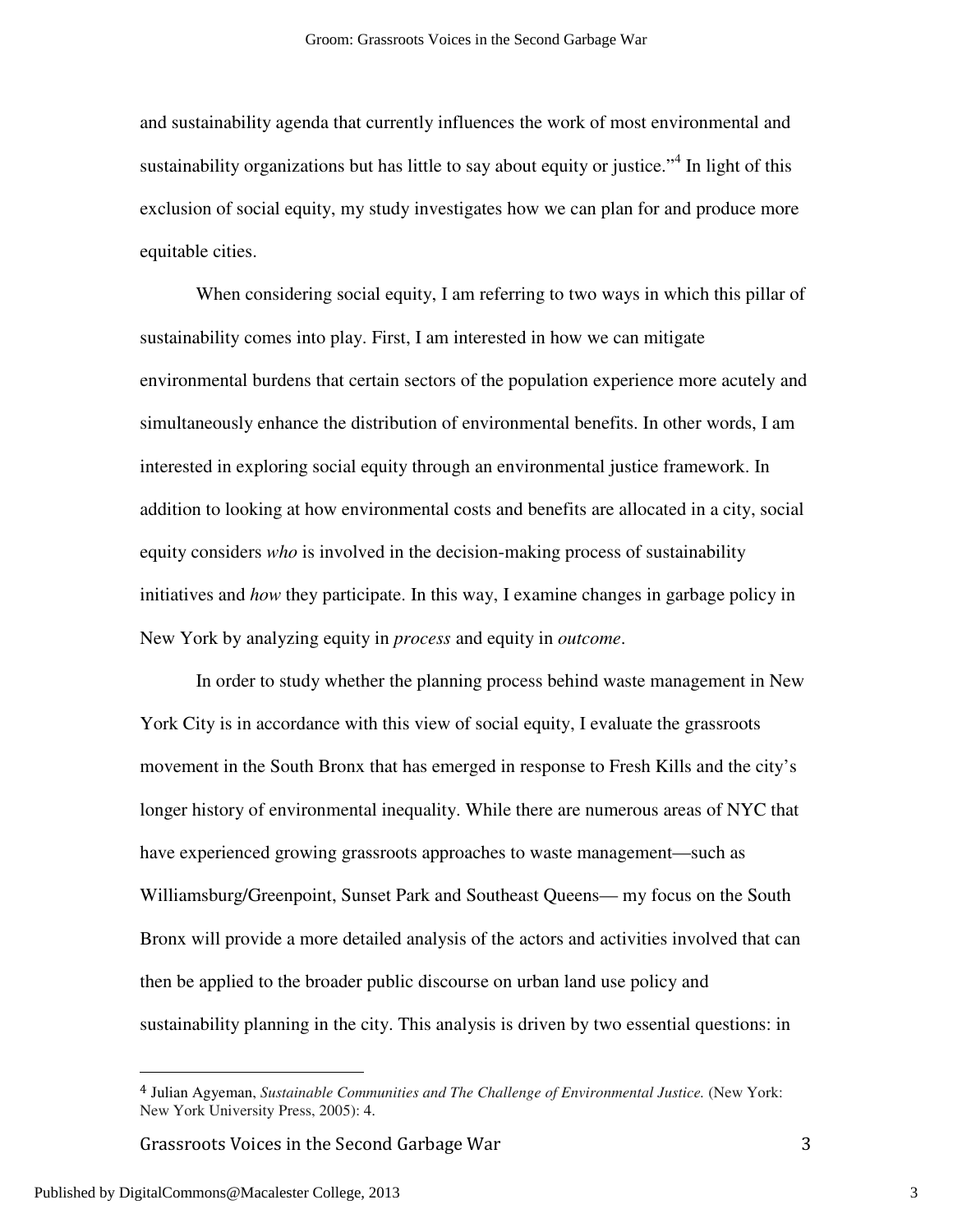what ways does a grassroots approach to environmental justice concerns contribute to more equitable land use policies? How do community groups embed social equity in their organizing conduct?

To get to a response to these questions, I will employ two theories—the environmental justice framework and urban regime theory—that shed light on the broader issues of equitable planning addressed by my case study. These two concepts will guide my analysis of the social, political and economic dynamics at play in the debate over solid waste management in New York City. They will contribute to my discussion of the social equity dimension of sustainability as it unfolds in calculated efforts to address the distribution of environmental costs and benefits. In addition to these two theories, I employ the just sustainability paradigm (JSP) as a tool for analyzing the grassroots organizations based in the South Bronx.

 In 2006, New York City presented a new Solid Waste Management Plan (SWMP). This plan is part of a larger sustainability agenda, outlined in PlaNYC 2030, to make a "greener, greater New York."<sup>5</sup> While the implications of this project's new solid waste policy are yet to be fully realized, the role of community groups was integral to the planning process that produced the citywide agenda. Through an analysis of the grassroots mobilization behind these efforts, I argue that a bottom-up approach can establish social equity as a measured centerpiece of sustainability planning. In order to examine how a grassroots approach can shape more equitable policies, an exploration of how community organizations operate individually and together in coalitions is necessary.

Grassroots Voices in the Second Garbage War 4

http://digitalcommons.macalester.edu/cities/vol3/iss1/2

 $\overline{a}$ 

<sup>5</sup> City of New York. "About PlaNYC," last modified in January 2012, http://www.nyc.gov/html/planyc2030/html/about/about.shtml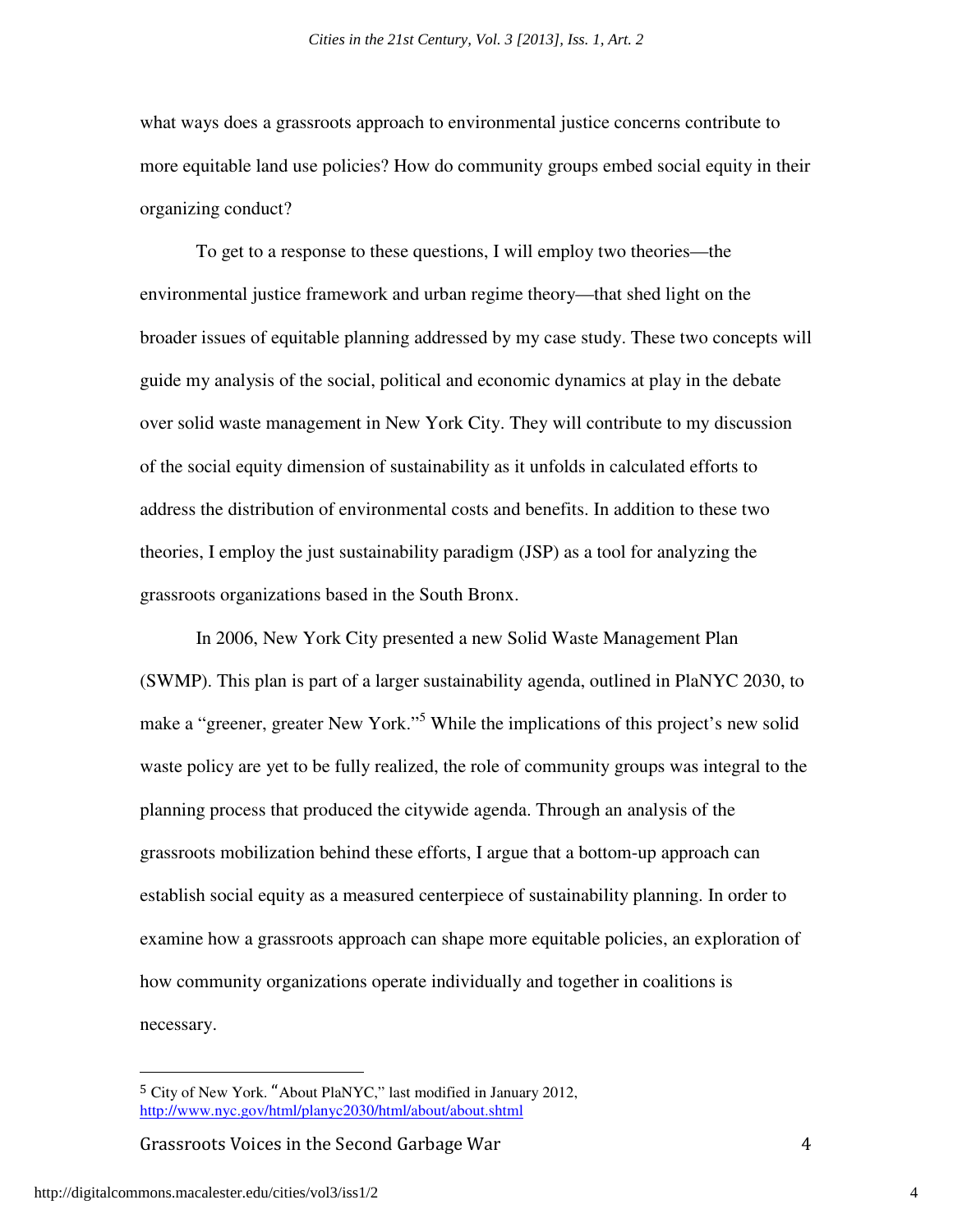By situating solid waste management within a framework of "borough equity," community organizations based in the South Bronx were able to shift decisions over waste management toward a consideration of environmental justice. Through engaging residents in conversations and plans regarding community needs, grassroots organizations and strong citywide coalitions, such as the Organization of Waterfront Neighborhoods (OWN), worked towards equity in process and equity in outcome. Their call for a more just and equitable distribution of garbage facilities simultaneously addressed environmental impact through concerns about the amount of waste that the city produces. These features of the grassroots approach to waste policy in New York serve as invaluable lessons for other cities and community groups that face challenges with incorporating equity in planning. Before delving into my analysis of the grassroots response to solid waste management, I will turn to a review of the theories and concepts that pertain to my case study.

#### **An Environmental Justice Framework**

 In order to understand the significance and larger conversation that solid waste policy in New York City contributes to, an environmental justice framework is key to situating the grassroots efforts that surfaced in response to the closure of Fresh Kills. A growing collection of evidence reveals that people of color and low-income persons have borne greater environmental and health risks than the society at large.<sup>6</sup> With this realization, questions of environmental equality and environmental racism emerged in the minds and vocabulary of communities fighting the location of polluting industries in their neighborhoods. In October 1991, the First People of Color Environmental Leadership

Grassroots Voices in the Second Garbage War 5

 $\overline{a}$ 

<sup>6</sup> Robert D. Bullard and Glenn S. Johnson, "Environmental Justice: Grassroots Activism and Its Impact on Public Policy Decision Making," *Journal of Social Issues* 56 (2000): 555.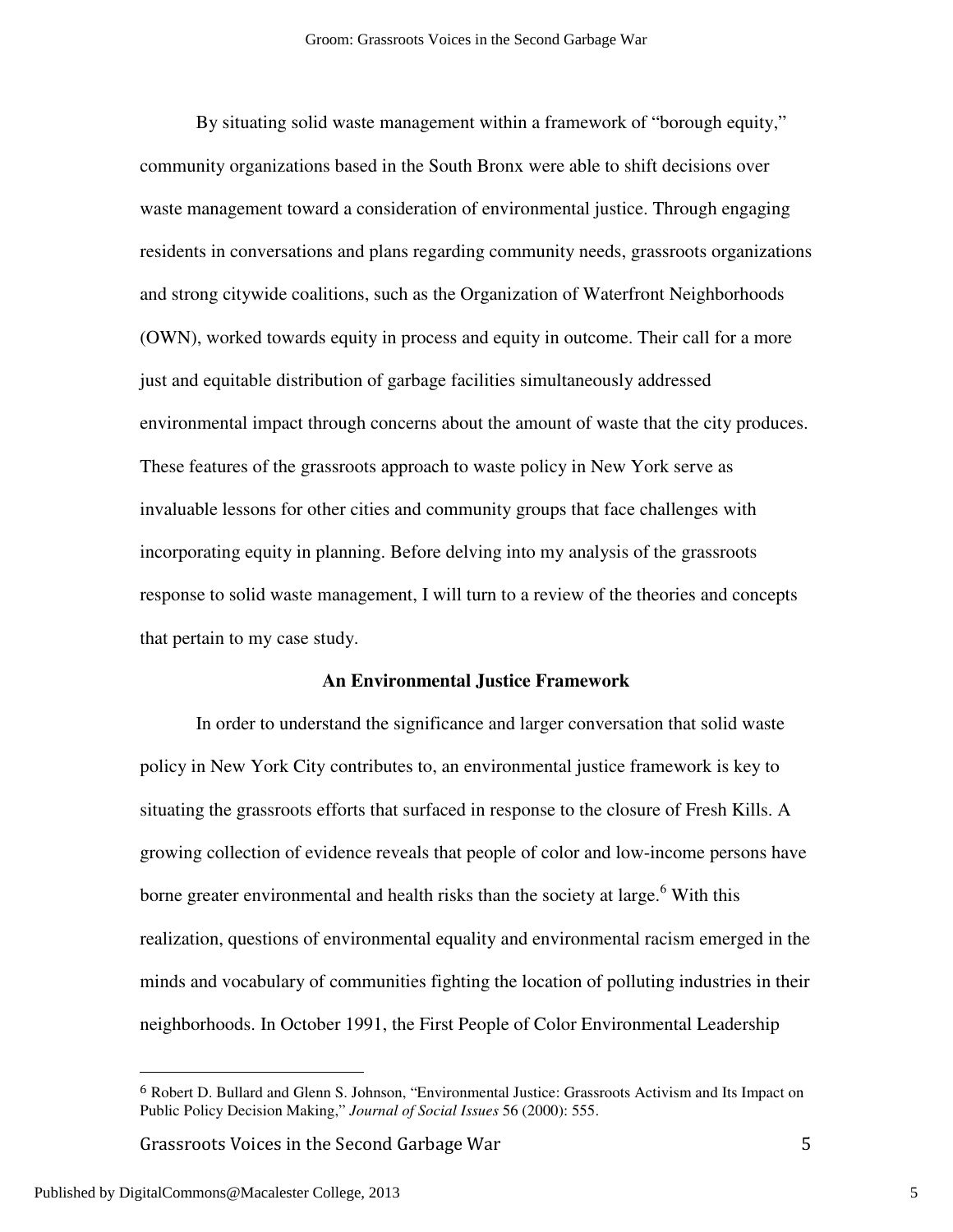Summit met in Washington.<sup>7</sup> At this convention, delegates gathered to discuss the role that race and class played in the siting of hazardous activities and environmental threats. Through the conversations they initiated, I would argue that the leaders called for an alternative political economy of place that brings attention to the distribution of environmental costs and benefits. This conference was significant for its recognition of the relationship between race and environmental inequalities. Furthermore, the leaders presented a different vision of land use and public policy that is more equitable. In the conference's 17 "Principles of Environmental Justice,"<sup>8</sup> the delegates outlined demands related to the safeguarding of cultures as well as investments in the political and economic empowerment of marginalized groups. A call for the right to participate in decision-making was central to the conference's adoption of the seventeen principles.

Sociologist David Pellow discusses four dimensions of the environmental justice framework that will enlighten the case study of waste policy in New York. First is the importance of recognizing environmental inequality as a sociohistorical process rather than a single event. This allows us to identify the processes by which hazards are created and distributed. Second is a study of the complex roles of various actors and institutions that are involved. Contradictory and interchanging allegiances form in response to environmental inequality. The state, workers, environmentalists, residents, private capital, and neighborhood organizations all participate in struggles over access to valuable resources. Third are the consequences of social inequality on stakeholders. Inequities feed into the imbalances found in the distribution of environmental costs and benefits. Lastly, Pellow points to agency and the power of populations confronting environmental

Grassroots Voices in the Second Garbage War 6

<sup>7</sup> Dolores Greenberg, "Reconstructing Race and Protest: Environmental Justice in New York City," *Environmental History* 5 (2000): 223.

<sup>8</sup> "The Principles of Environmental Justice" http://www.ejnet.org/ej/principles.html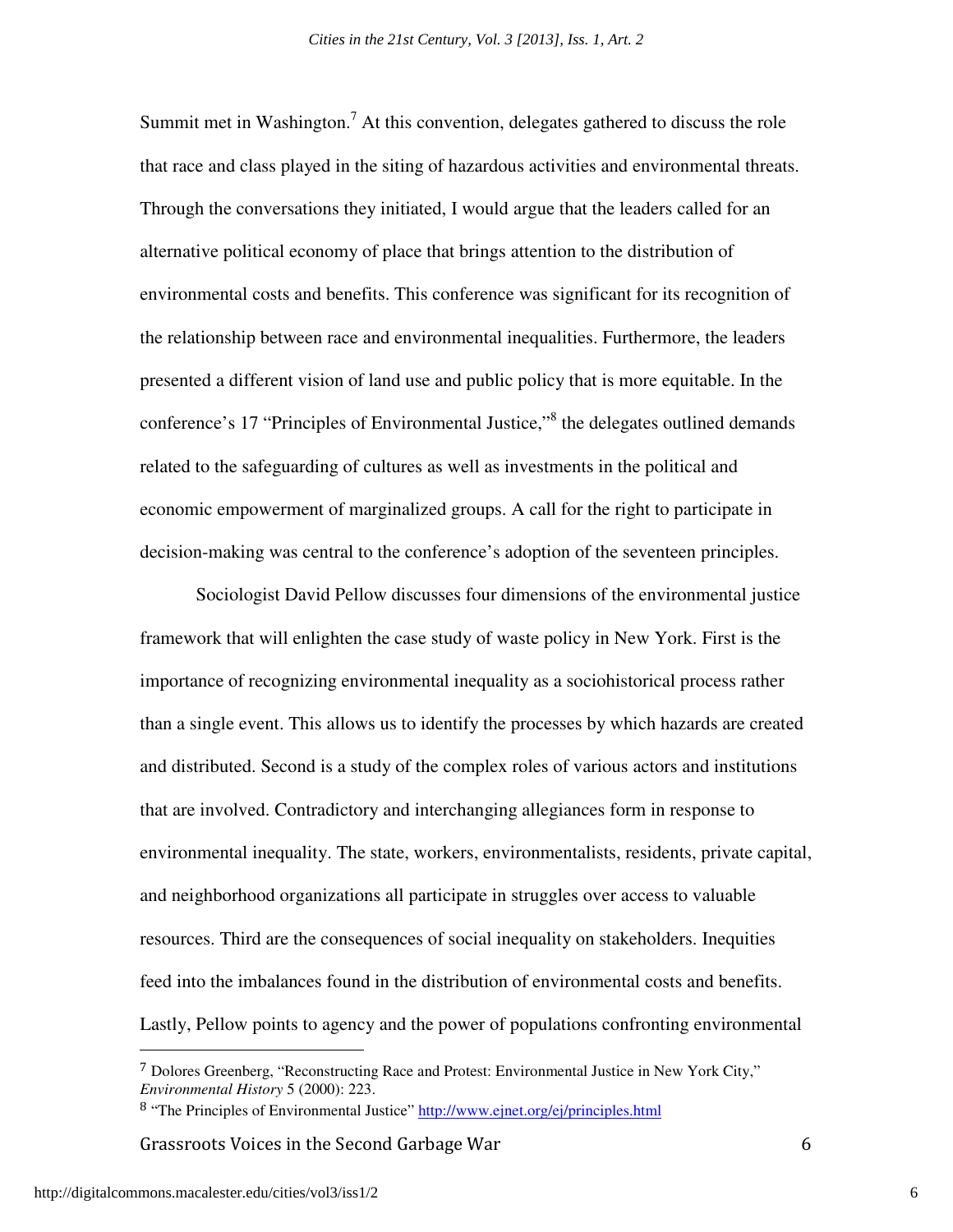inequalities to create openings in the political process in order to mitigate the unfair distribution of hazardous activities.<sup>9</sup>

In addition to outlining these four features of an environmental justice framework, Pellow examines the primary causes of environmental inequalities in various states in the U.S. He sheds light on the alliance between businesses, the state, and other "growth machine" interests to promote economic development.<sup>10</sup> An implication of this coalition is the favorability of private profits over public and environmental health. With this alliance in mind, Pellow and other sociologists, such as Bullard, have articulated how these interests have influenced zoning and urban planning practices.

In connection with urban planning practices, Pellow argues that factors such as voting behavior, home ownership rates, and income levels further determine concentrations of polluting facilities.<sup>11</sup> These features are highly indicative of the location of noxious industrial activities. In light of these factors, an environmental justice framework allows us to examine the relationship between local growth machine politics, discriminatory zoning and urban planning, residential and occupational segregation, and environmental inequality. While an environmental justice framework contributes to an understanding of the forces and implications of racialized land use policies, urban regime theory is useful for analyzing the political landscapes that form in cities.

# **Urban Regime Theory**

Grassroots Voices in the Second Garbage War 7

<sup>9</sup> David Pellow. "The Politics of Illegal Dumping: An Environmental Justice Framework". *Qualitative Sociology* 27 (2004): 514.

<sup>&</sup>lt;sup>10</sup> According to John Logan and Harvey Molotch, local growth machines consist of a realm of actors (politicians, local media, utilities players, universities, etc.) that participate in the organization, lobbying, manipulating, and structuring of urban land use. <sup>11</sup> Pellow, 513.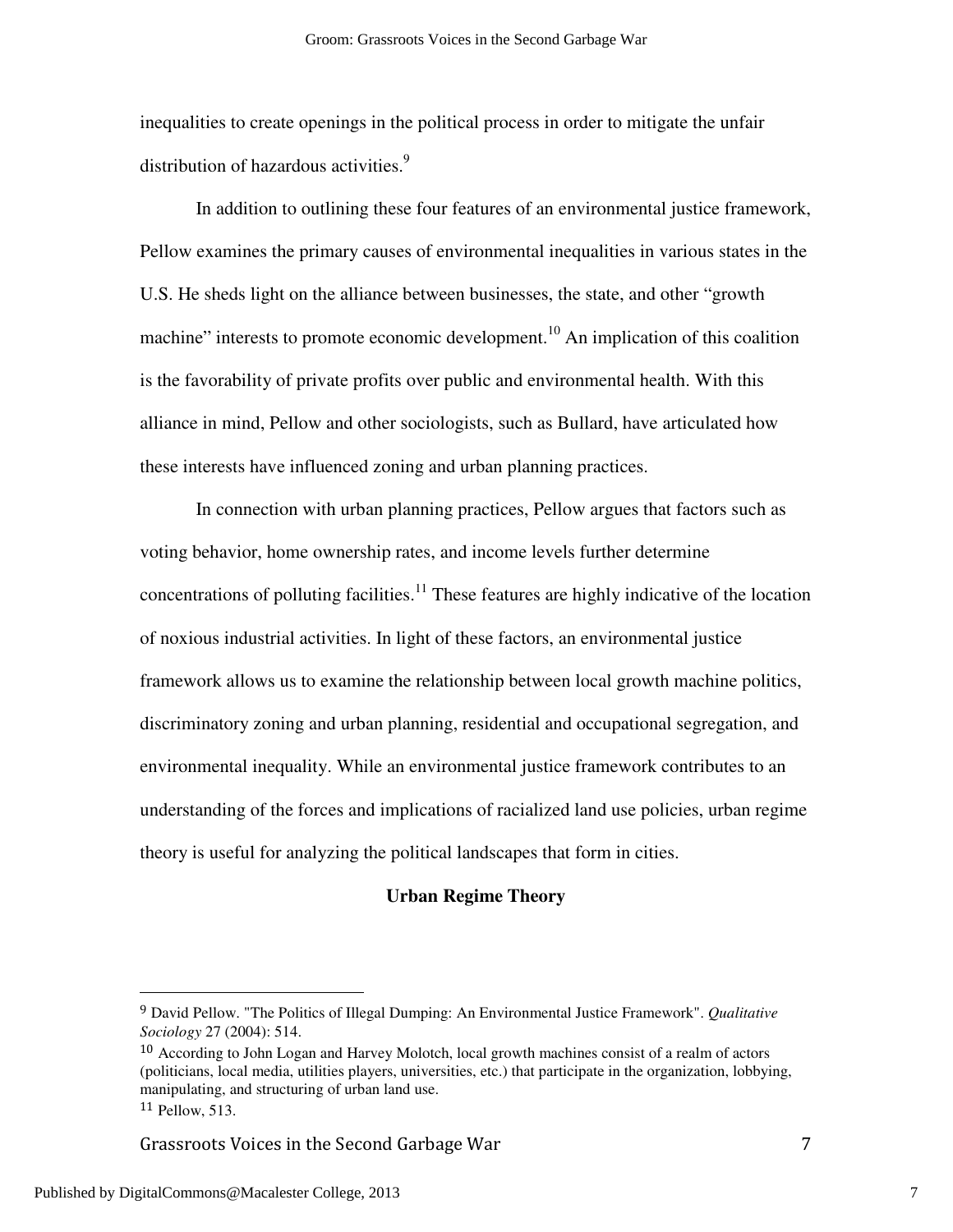Urban regime theory complements the environmental justice framework by also examining the actors involved in the decision-making process. In a political economy approach to governing capacity, Clarence Stone applies urban regime theory to demonstrate that "effectiveness of local government depends greatly on the cooperation of nongovernmental actors and on the combination of state capacity with nongovernmental resources."<sup>12</sup> In this assessment, Stone sheds light on the limited effect that elected officials have individually to implement decisions. Instead, governing capacity relies on bringing together coalition partners with appropriate resources. The mobilization of resources is an important feature of the governing process and relies on the cooperation between nongovernmental and governmental actors. Stone affirms that economic wellbeing, for instance, is contingent on private investment. In this way, urban regime theory illuminates the assemblage of interests that emerge and shape governing capacity.

In Stone's analysis of urban regime theory, he examines the social production model of power. In this framework, he examines how voices in the decision-making process vary in capacity and reflect the unequal distribution of economic, organizational, and cultural resources.<sup>13</sup> Based on this unequal distribution of resources, share of influence and representation is allocated through how much an actor, or group of actors, contributes. The social production model of power illustrates how certain concerns gain attention and others do not. In terms of shaping policy around urban land use, this model demonstrates how governing capacity relies on the aggregation of resources and interests. Together with an environmental justice framework, the urban regime theory provides a

Grassroots Voices in the Second Garbage War 8

 $\overline{a}$ 

<sup>&</sup>lt;sup>12</sup> Clarence N Stone. "Urban Regimes and the Capacity to Govern: A Political Economy Approach." *Journal of Urban Affairs*. 15 (1993): 6. <sup>13</sup> Stone, 9.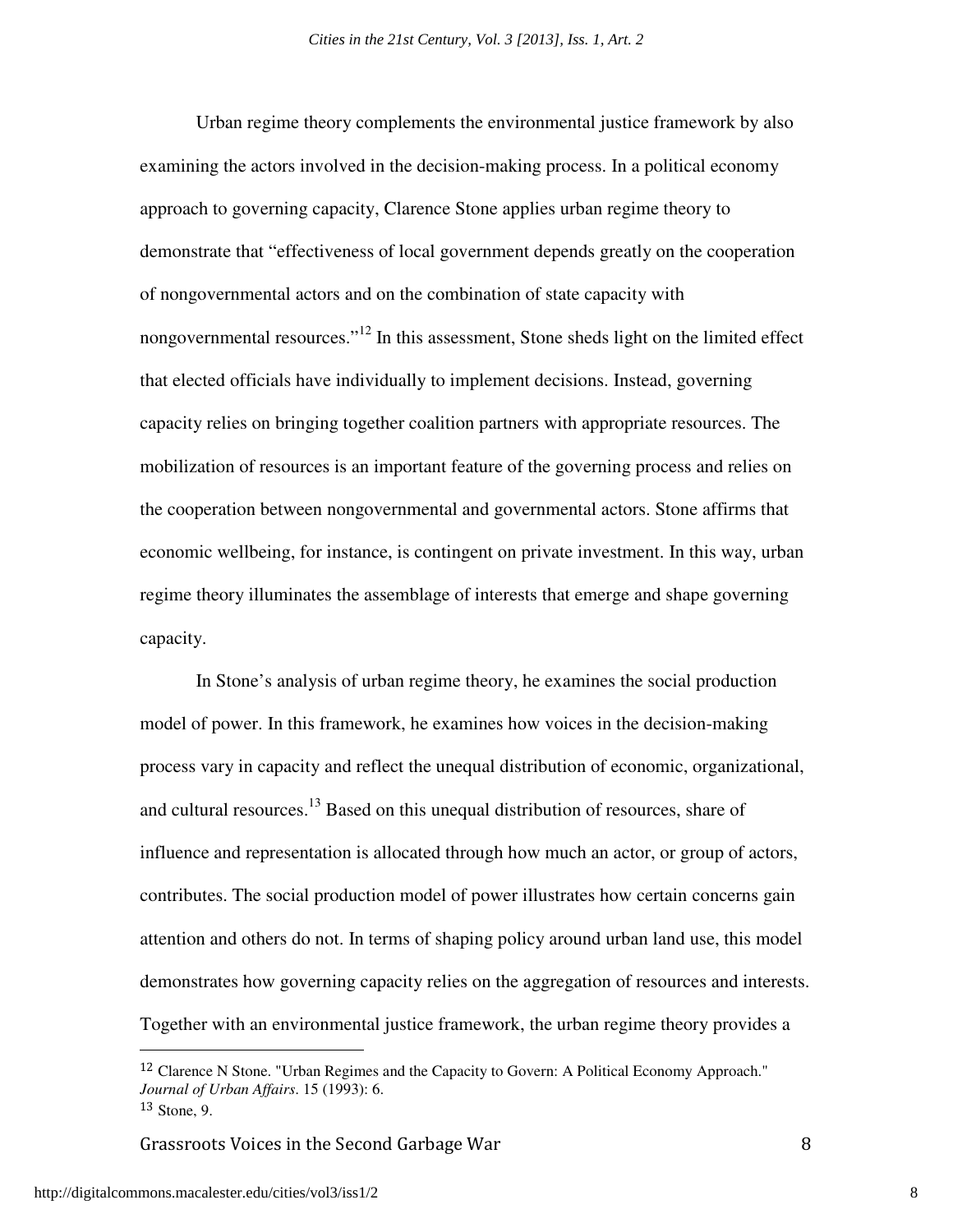more comprehensive understanding of the context in which grassroots mobilization operates in the case of contesting solid waste policy in New York City. In view of these two concepts, I now turn to the data and methods that I used to analyze my case study.

## **Data and Methods**

 I have so far outlined two frameworks, environmental justice and urban regime theory, that are essential for the analysis of my case study. While these concepts frame the larger conversation that my study of the grassroots solutions to New York City waste policy contributes to, a third concept is necessary for concretely examining my unit of analysis. In order to examine how the bottom-up approach successfully integrated social equity into the planning of solid waste management, I will employ Julian Agyeman's concept of just sustainability.

 Just sustainability departs from the environmental justice paradigm and formal understandings of sustainability in a few key ways. Environmental justice, while a local "bottom-up" movement, is identified as limited in its approach because it is more reactive than proactive. The movement tends to focus on stopping environmental hazards *as* they threaten a community. Sustainability, on the other hand, takes a more active approach in envisioning the kind of communities they should be aiming for. At the same time, however, sustainability often entails a top-down process with international actors and governmental structures playing key roles. Environmental justice actors also critique sustainable development as focusing on environmental sustainability rather than a more holistic vision that considers justice and equity.

Just sustainability accounts for these limitations and integrates the two concepts into a cohesive paradigm shift. Viewed as the "egalitarian conception of sustainable

# Grassroots Voices in the Second Garbage War 9

Published by DigitalCommons@Macalester College, 2013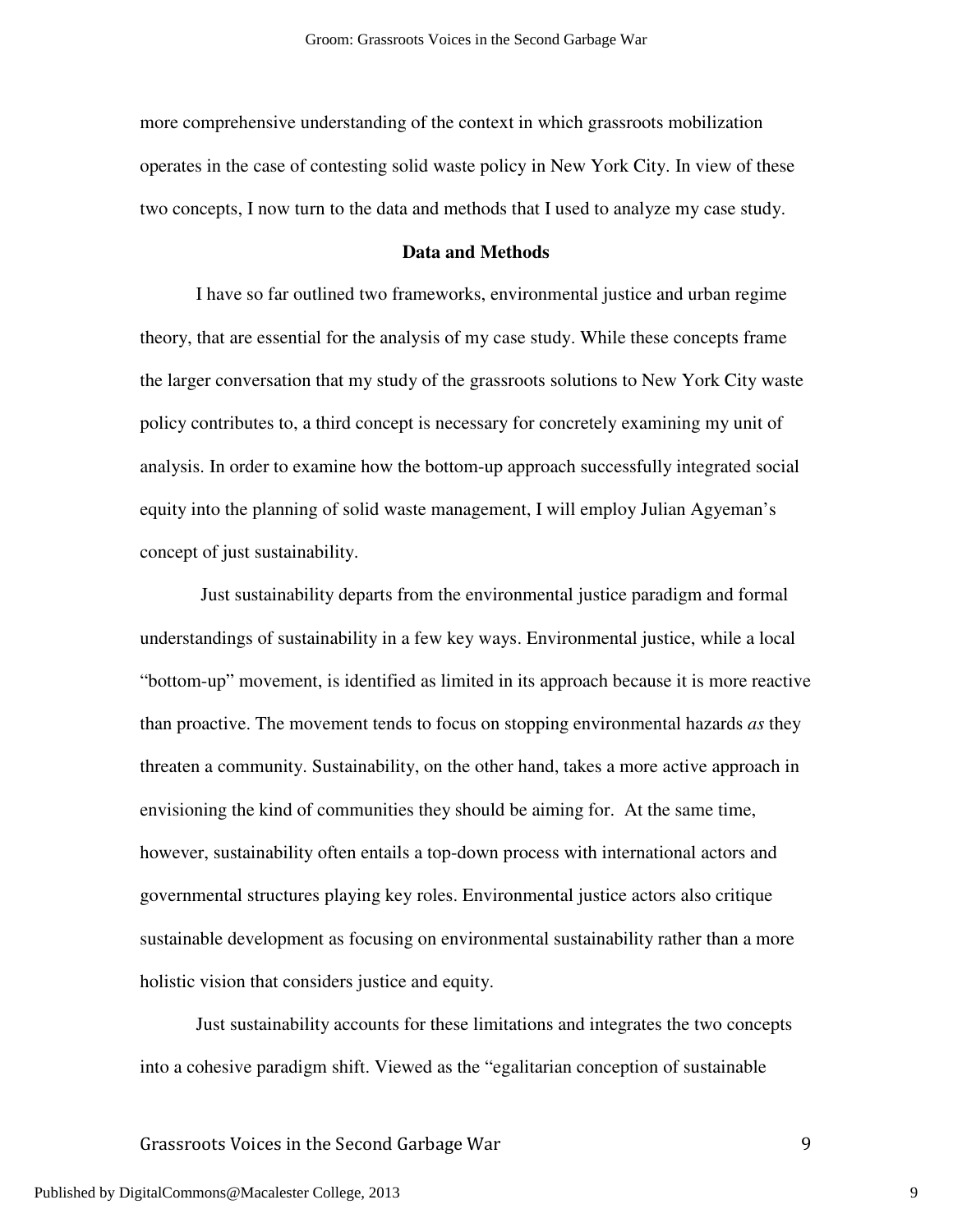development," just sustainability recognizes inequalities in power allocation and requires sustainability to incorporate a redistributive function.<sup>14</sup> Moreover, the just sustainability paradigm (JSP) makes a shift from reactive to proactive objectives and practices. By incorporating JSP into my examination of the grassroots coalition in opposition to waste policy, I can better analyze how their efforts stimulate both equity in process and equity in outcome.

 In pursuit of an answer to how we can plan for equitable cities, I have collected data that pertains to the social equity dimension of sustainability as well as information about New York City's municipal solid waste management. This includes changes in waste policy in addition to information regarding both the actors involved in proposals to locate waste facilities in the South Bronx and those who have formed the opposition to these plans. My data on the opposition to former waste policies centers on the Organization of Waterfront Neighborhoods (OWN), a coalition of community-based groups, which has been active in the decision-making process concerning waste handling in New York City. The New York City Environmental Justice Alliance (NYC-EJA) and the New York Lawyers for the Public Interest (NYLPI) co-founded and brought together the member organizations of OWN in 1996.<sup>15</sup> While OWN is a citywide network that consists of over 20 community organizations, my research focuses only on the member groups that are based in the South Bronx.

 Using the just sustainability paradigm as an analytical framework, I have gathered data on the individual organizations in the South Bronx that participate in OWN. Influenced by Agyeman's case study of an organization that shows signs of shifting to the

 $\overline{a}$ 

Grassroots Voices in the Second Garbage War 10

<sup>14</sup> Julian Agyeman. 5-6.

<sup>15</sup> Julie Sze, 115.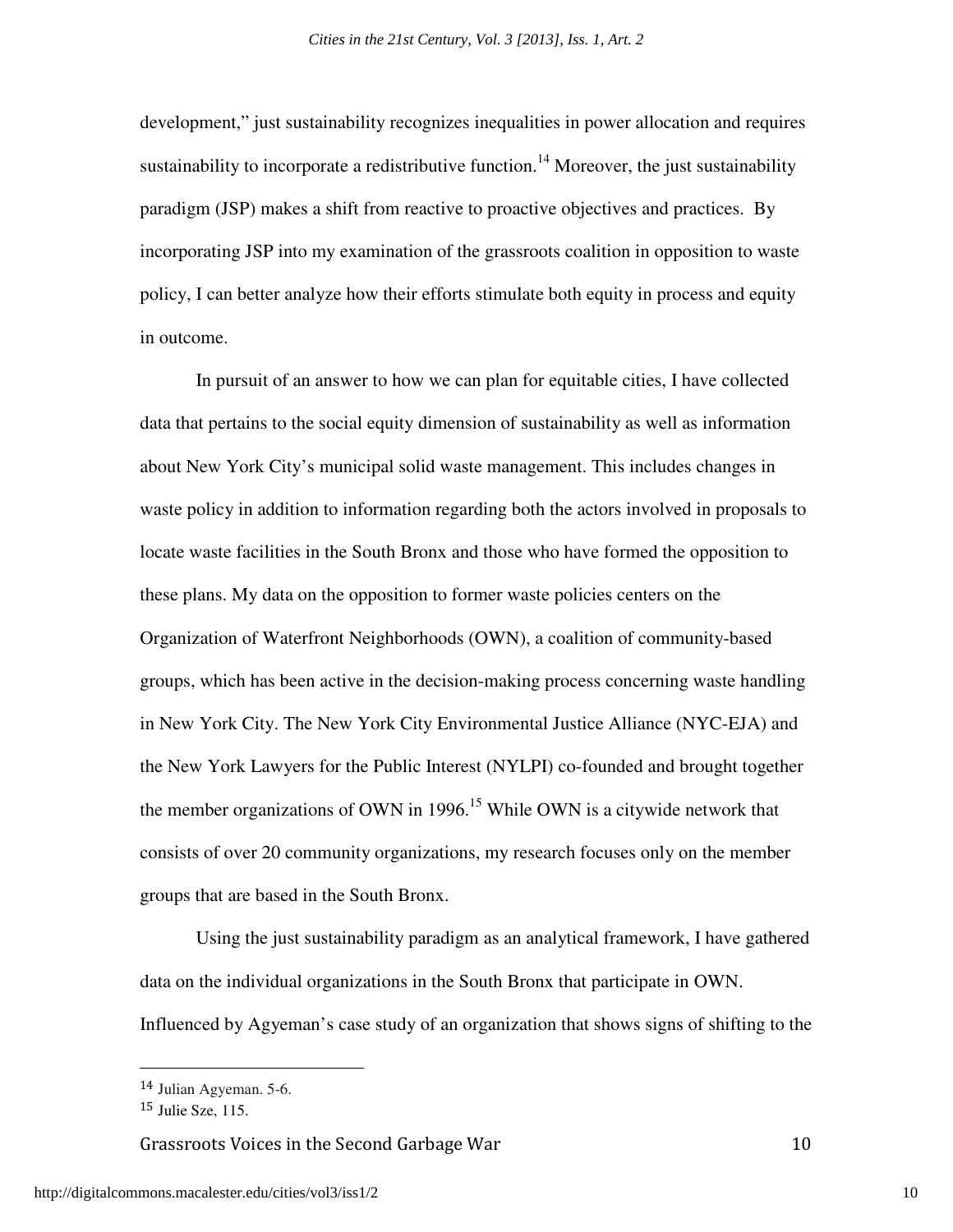just sustainability model, I collected information about the member organizations that demonstrates their focus on equity and justice. For instance, I looked for the presence of programs, such as green job training, that follow the just sustainability principle of developing individual and group competencies. The data came from the organizations' websites as well as local news sources that reported on their involvement in mobilizing people and resources in the public discourse on waste handling in New York City. Given my focus on New York City's newest Solid Waste Management Plan (SWMP), the news articles I have gathered were all published in the last ten years, with some being very recent. In addition to these sources, I used the actual SWMP document and press releases from Mayor Bloomberg's office that present sustainability planning and proposals for PlaNYC 2030.

 In view of the research and data collected about my case study, I now turn to my analysis of solid waste policy in New York and the grassroots voices that play an active role in shifting the conversation on municipal waste handling. The environmental justice paradigm and urban regime theory are central to my initial examination of urban land use policy in the South Bronx. Similar case studies by sociologists David Pellow and Robert Bullard have guided my analysis of the distribution of environmental costs and benefits in NYC. After establishing important background information for my case study, I will employ the just sustainability paradigm to direct my investigation of the member organizations that make up OWN. Exactly how they contributed to greater equity concerns in the city's solid waste management plans is essential to understanding the significance of the case study as a model of bottom-up approaches to social sustainability.

#### **A Tale of Environmental Burden: The South Bronx**

Grassroots Voices in the Second Garbage War 11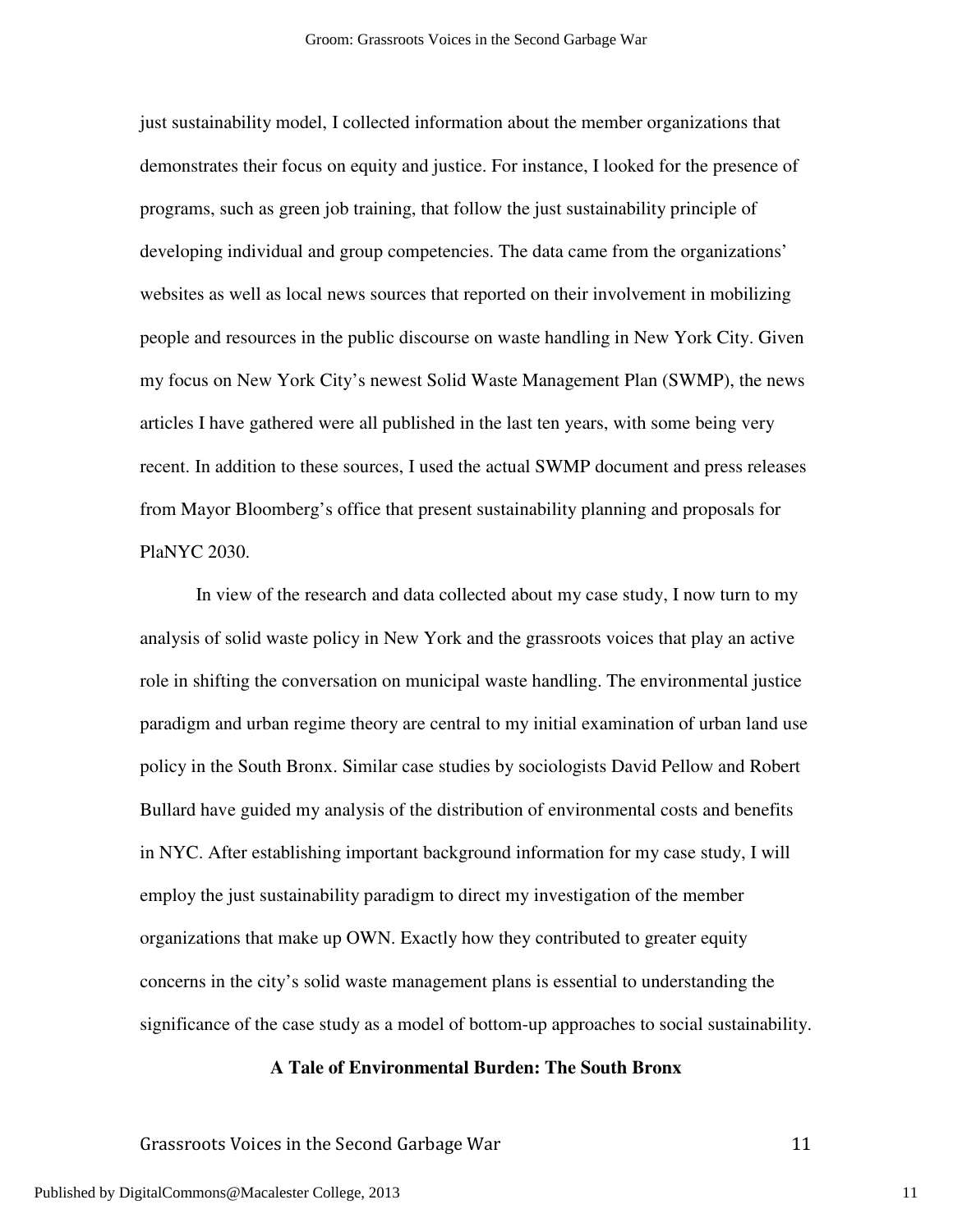Studies with a similar focus on environmental justice have demonstrated the intersection between ecological hazards and social inequality that confirm that environmental inequality and environmental racism are prevalent in communities across the United States. The socioeconomic context of the South Bronx sheds light on growth machine forces that dictate urban land use policies, particularly the location of hazardous facilities. According to Logan and Molotch, the present growth machine has transformed into a "multifaceted matrix of important social institutions pressing along complementary lines."<sup>16</sup> Through this expansion of actors, the new political structure of pro-growth policies has led to the continued intensification of land uses for private gain. This shift has had great implications for the further exclusion of equity from sustainability planning.

While environmental sustainability has been incorporated into new development, equity concerns are sidestepped as growth goals to attract capital has redistributed goods and services unevenly within cities. Lewis Mumford criticizes the pro-growth mentality that has taken root in cities: "That a city had any other purpose than to attract trade, to increase land values, and to grow is something… never exercised any hold on the minds of our countrymen."<sup>17</sup> In this observation, Mumford indicates that cities manipulate space and redistribute land uses in order to draw in business. The location of waste facilities throughout New York City is one manifestation of this dynamic. Growth machine forces shed light on the challenges that community leaders face with respect to promoting social equity in sustainability planning. In the South Bronx land use policies are a product of

Grassroots Voices in the Second Garbage War 12

<u>.</u>

<sup>16</sup> John R. Logan, and Harvey Luskin Molotch. 1987. *Urban Fortunes: The Political Economy of Place*. Berkeley, CA: University of California Press: 58.

<sup>17</sup> Quoted in Logan and Molotch, 1987: 57.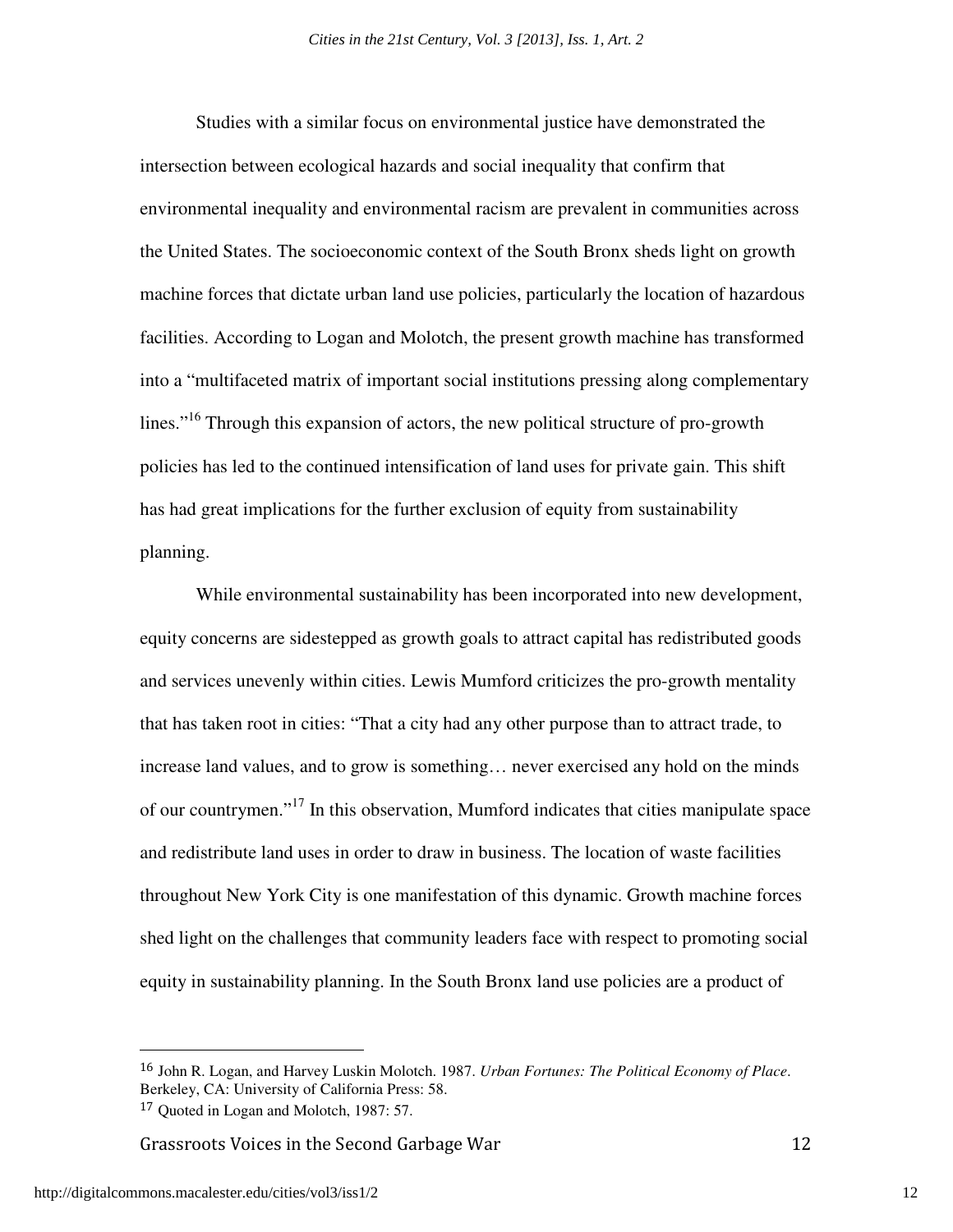growth machine politics that are intricately tied to demographic shifts and fluctuations in property values.

The South Bronx is part of New York's  $16<sup>th</sup>$  Congressional District, which is one of the poorest Congressional districts in the United States. Just like many other industrial cities, New York also experienced a demographic shift after World War II that saw the replacement of a Non-Hispanic white population with ethnic and racial minorities. By the 1960s, two-thirds of the population in the South Bronx was black or Puerto Rican.<sup>18</sup> Plummeting property values followed the demographic shift and a stagnant economy, coupled with high unemployment rates, produced criminal activities, such as street gangs and large-scale drug dealing, in this area. While the South Bronx has indicated some signs of revitalization since the late 1980s, almost 50% of the population still lives below the poverty line and high crime rates are prevalent.<sup>19</sup>

 In view of the socioeconomic circumstances of the South Bronx, an environmental justice framework helps to explain this area's particular position in the city's solid waste removal policies. Out of the fifty-four private waste transfer stations in New York City (there are sixty-six stations in total), more than half are located in just two areas, the South Bronx being one of them.<sup>20</sup> In 2004, the South Bronx and Williamsburg/Greenpoint handled 73% of the city's putrescible, construction, and debris waste.<sup>21</sup> The Hunts Point neighborhood, in particular, has been targeted by municipal

<u>.</u>

Grassroots Voices in the Second Garbage War 13

<sup>18</sup> Denton Tarver. "The New Bronx; A Quick History of the Iconic Borough." *The Cooperator*. 1 (April 2007).

<sup>19</sup> Sarah Burd-Sharps, Kristen Lewis, and Eduardo Borges Martins. *The Measure of America: American Human Development Report, 2008-2009*. (New York: Columbia University Press, 2008): xiii.

<sup>&</sup>lt;sup>20</sup> According to the Department of Conservation, a transfer station is a solid waste facility where solid waste is received for the purpose of subsequent transfer to another solid waste management facility for further processing, treating, transfer or disposal.

<sup>21</sup> Julie Sze, 113-114.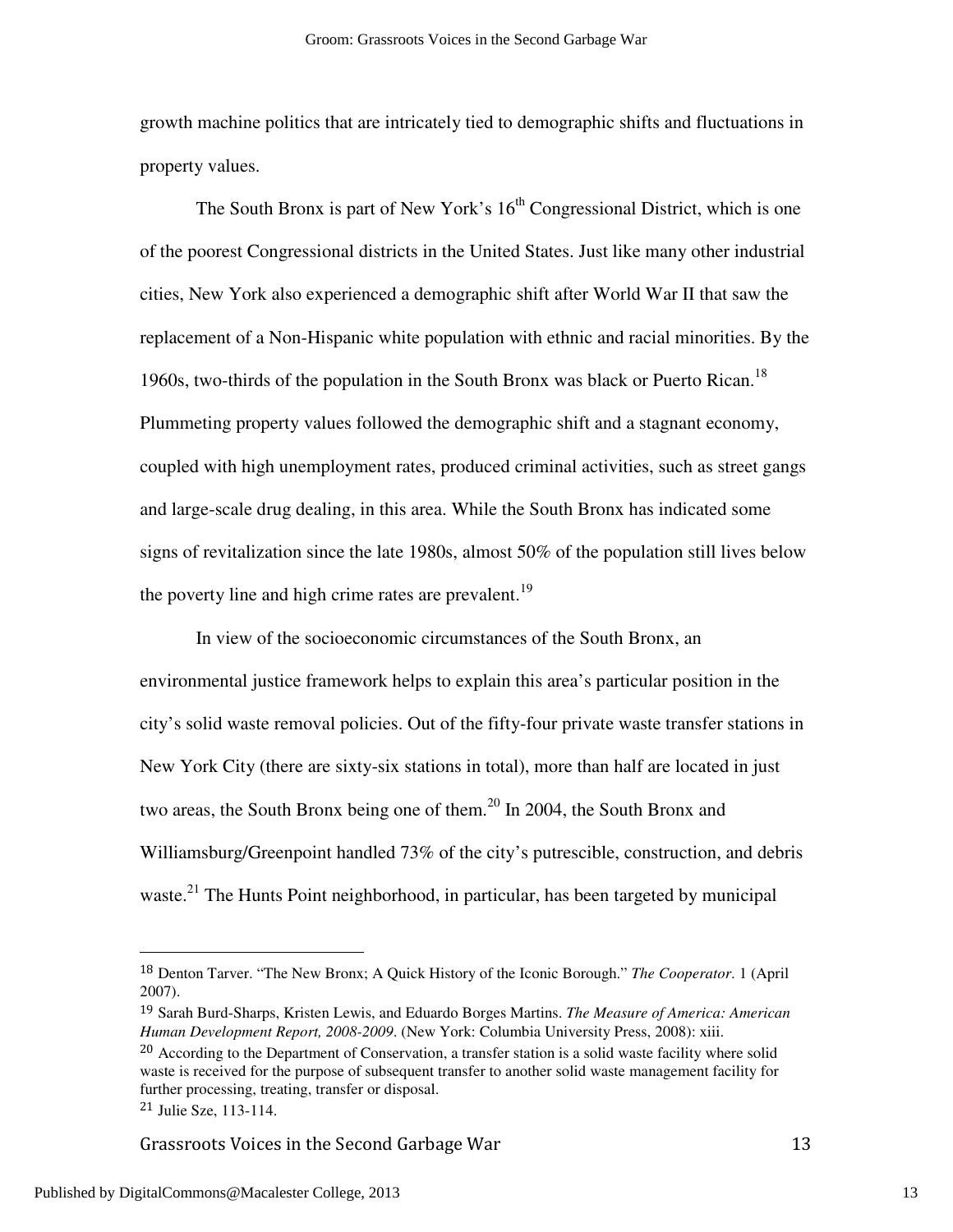waste policy as the city's dumping ground (See Figure 1 for a map of transfer stations). The neighborhood receives 60,000 diesel truck trips per week and processes 40% of New York City's waste, including all the waste produced by the 1.3 million people who live in the Bronx.<sup>22</sup> The overwhelming presence of toxic facilities in the South Bronx sheds light on the respiratory health problems, including high rates of asthma, that are found among its residents. The industrial area of Hunts Point-Mott Haven has one of the nation's highest rates of childhood asthma hospitalization—nearly 150% higher than that of New York City overall, and 1000% higher than the rest of New York State.<sup>23</sup>

This context of the South Bronx is important for understanding the effect that social inequality has on the location of noxious facilities. According to Bullard and Johnson, the current environment protection paradigm "institutionalizes unequal enforcement; trades human health for profit; places the burden of proof on the 'victims' and not the polluting industry; legitimates human exposure to harmful chemicals..."<sup>24</sup> The environmental justice framework shifts this dominant environmental protection model towards concerns of who gets what, when, why, and how much. It also serves to disentangle the complex participation of multiple stakeholders in the garbage politics of the city. This is where the insights of urban regime theory also come into play.

Urban regime theory and the social production model of power relates directly to municipal solid waste management in New York City and the coalition building that has surfaced in opposition. In an analysis of the evolution of municipal solid waste

Grassroots Voices in the Second Garbage War 14

 $\overline{a}$ 

<sup>22</sup> Bread for the World Institute. "On the Margins in Urban America: The South Bronx, New York City," *The 2010 Hunger Report*, accessed October 28, 2012. http://www.hungerreport.org/2010/stories/report/onthe-margins-in-urban-america

<sup>23</sup> Juliana Maantay. "Public Health Matters: Zoning, Equity, and Public Health." *American Journal of Public* Health. 7 (2001): 1035.

<sup>24</sup> Bullard and Johnson, 558.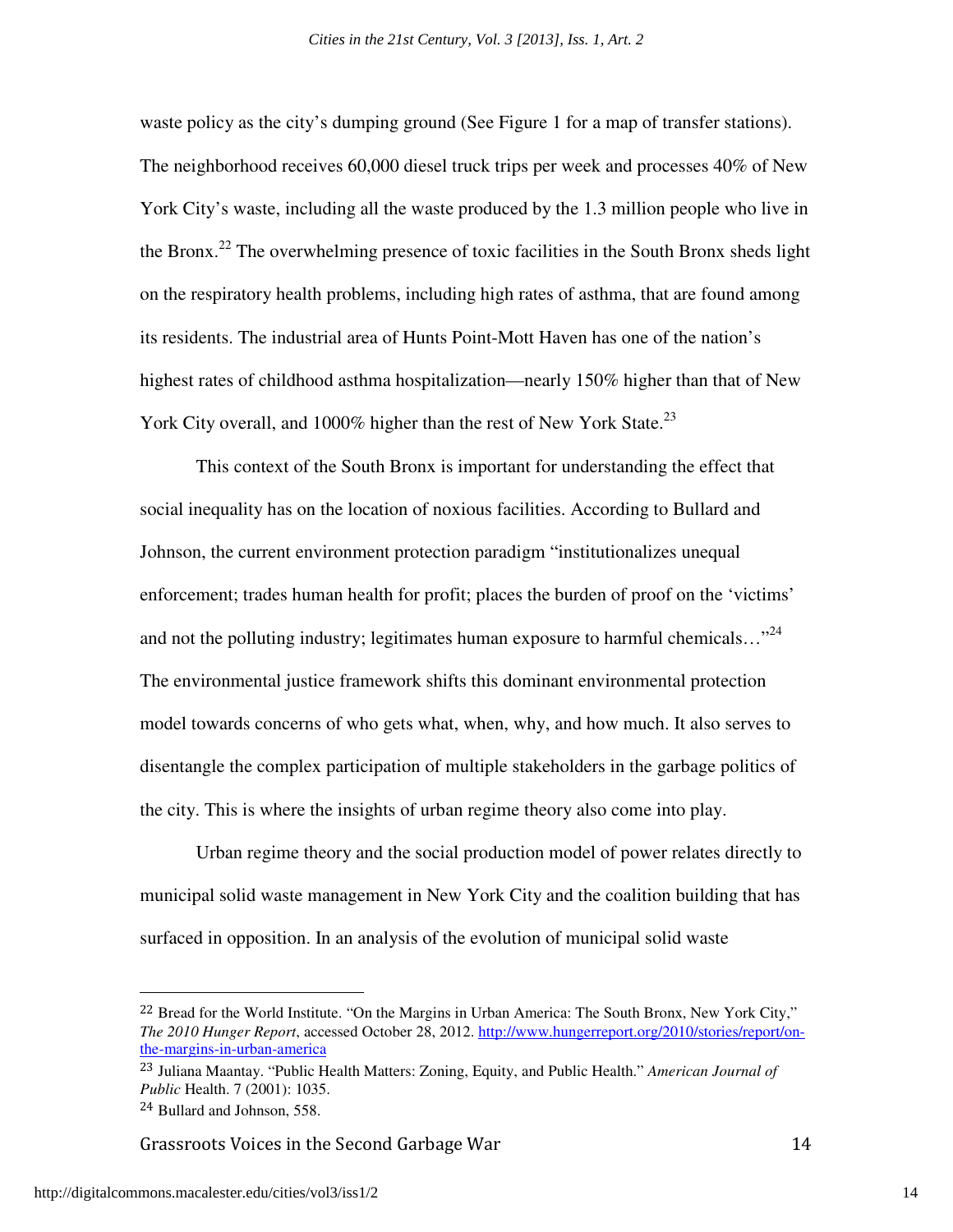management in the United States, Garrick Louis describes the operation as a system comprised of "regulatory, administrative, market, technology and social subcomponents."<sup>25</sup> In view of the many elements that influence solid waste management, the case of NYC garbage policy sheds light on the governing capacity's dependence on the assemblage of interests and resources. These interests and resources are indicative of conventional growth machine forces. When examining garbage politics, it is important to recognize the commodification of local urban waste. The perception of garbage as a valuable product—by private actors and multi-national corporations—has dictated much of the politics and land use policy surrounding waste management.

As Louis proceeds to explain, in more recent years private companies have assumed an expanded role in municipal solid waste management through regional facilities that require the transportation of solid waste across state lines. Julie Sze echoes the privatization forces at play in garbage politics and indicates shifting views of public services and private contractors. Today, private corporations are more commonly seen as "efficient," which has led to direct transfers of municipal service operations of residential waste to private transnational waste companies.<sup>26</sup>

Municipal solid waste management is now largely managed by municipalities and operated by a relatively small number of private companies. The recognition of the role that private corporations play in solid waste management is evidence of the local government's reliance on the cooperation of nongovernmental actors. Elected officials depend on private companies' ability to mobilize resources for public services. In

<sup>25</sup> GE Louis. "A Historical Context of Municipal Solid Waste Management in the United States". *Waste Management & Research: The Journal of the International Solid Wastes and Public Cleansing Association, ISWA*. 22 (2004): 306. <sup>26</sup> Julie Sze, 120.

Grassroots Voices in the Second Garbage War 15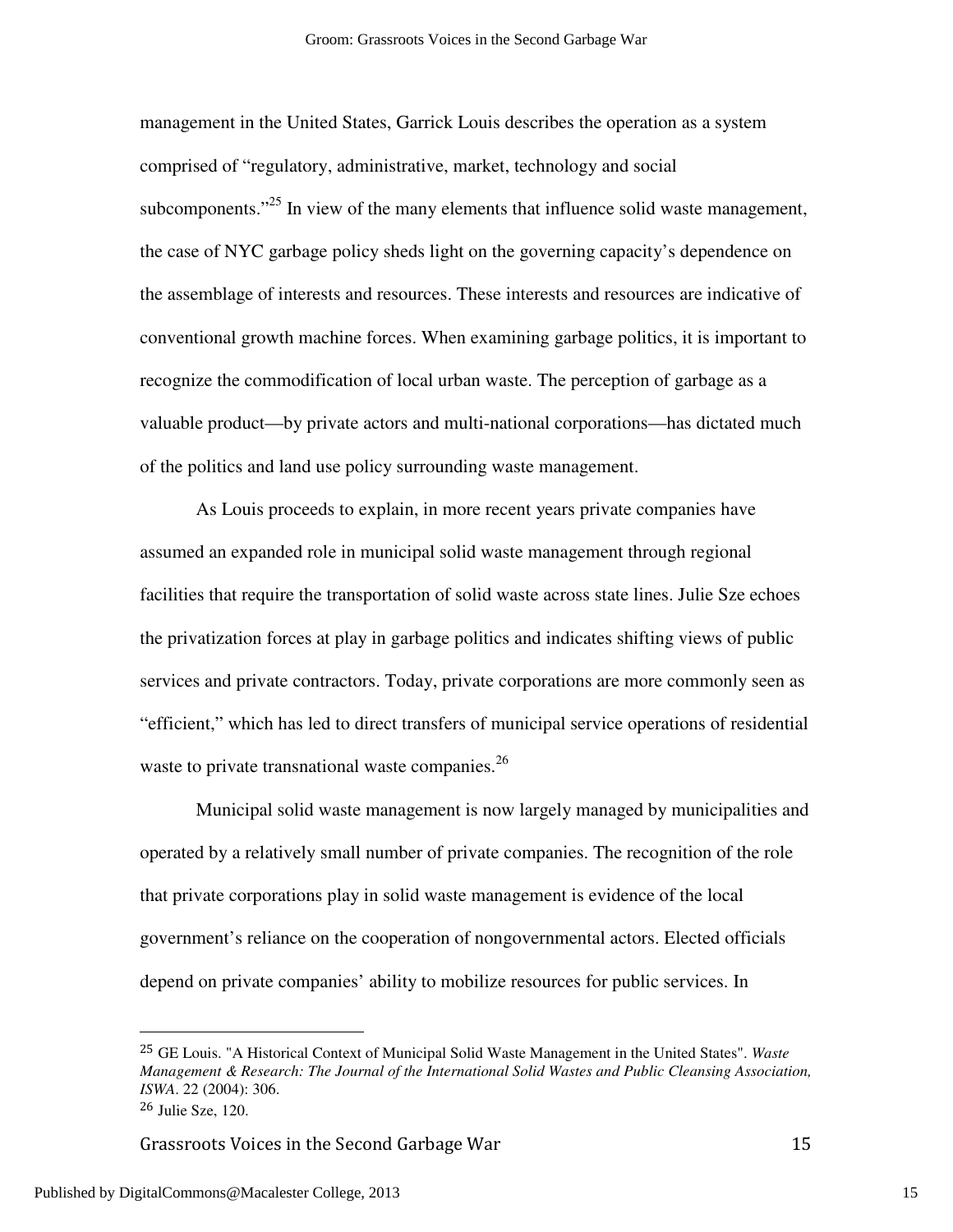addition to the collection of resources, Sze voices concerns that have arisen in relation to the problem of the "revolving door" for corporations, politicians, and regulators. The movement of actors between roles as legislators and regulators is indicative of Stone's social production model of power, illuminating the worrisome relationships that develop between the private sector and the government.

 In the post-Fresh Kills landscape of garbage politics in New York City, a slew of community organizations and new alliances have emerged in contestation to standard land use policies. Confronting proposals that would continue to overburden certain populations and areas of the city, these coalitions and new voices serve as a force to be reckoned with. The following section details the actions and participation of numerous community leaders and organizations that have united to transform the public discourse on waste management in the city. Through the just sustainability paradigm, I argue that these coalitions are integral to promoting social equity in decisions over urban land use.

#### **OWNership of the City: Transforming Public Discourse**

As I have stressed so far, environmental justice and urban regime theory are essential frameworks for situating my case study into a larger conversation of the role that equity can play in urban land development and sustainability planning. How we analyze and measure this equity—both in the decision-making process and its end results—requires a deeper examination of the grassroots voices that have contributed to shaping the city's waste policy. Attention to terminology and deliberate actions are important for understanding how different actors have engaged in concerns for social equity in waste management.

#### Grassroots Voices in the Second Garbage War 16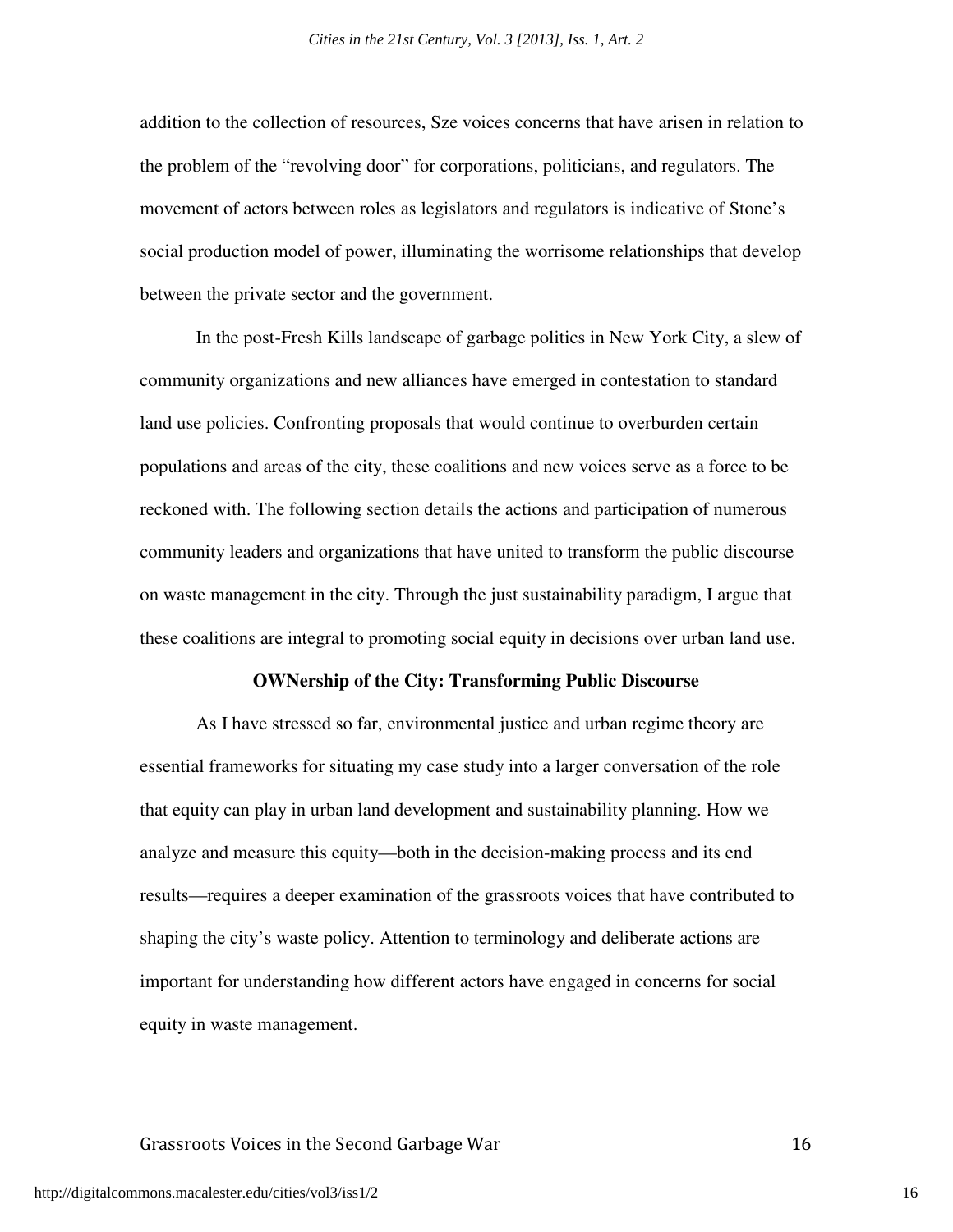The Organization of Waterfront Neighborhoods (OWN) is a central actor in the discussion of garbage handling in New York City. Since the coalition's founding in 1996, OWN has made equity a dominant interest and guiding principle for its engagement in waste politics. The organization's framing of waste management as an equity issue is critical to its concern for environmental justice. In 2000, OWN, together with the Consumer Policy Institute (CPI), produced the first citywide community-based plan for solid waste management.<sup>27</sup> This plan was significant particularly because of the equity principles incorporated into the proposal. In the final report, "Taking Out the Trash," OWN/CPI outlined five central components, one being the achievement of "environmentally sound and equitable handling of commercial waste."<sup>28</sup> Commercial waste is of special interest to OWN/CPI because the city disposes of far more commercial waste than residential waste—more than 11,000 tons per day.

 OWN/CPI's solid waste management plan implements the principle of fair share, which indicates that no neighborhood should have to take on a disproportionate amount of the city's garbage. Counter to NIMBY politics, the plan presented proposals to distribute the city's transfer stations more evenly around the city, use barges instead of trucks to get the waste out of the city, and promote recycling and waste prevention.<sup>29</sup> In addition to encouraging municipal waste management to consider social equity an important planning measure, OWN's proposal demonstrates a deep interest in and proactive steps toward addressing environmental impact. This is clear in their proposals for barge transportation. According to a report by the U.S. Department of Transportation,

Grassroots Voices in the Second Garbage War 17

<sup>27</sup> Tom Angotti and Peter Marcuse. *New York for Sale: Community Planning Confronts Global Real Estate*. Mit Pr (2011): 144.

<sup>28</sup> Barbara Warren. "Taking Out the Trash: A New Direction for New York City's Waste." *Organization of Waterfront Neighborhoods and Consumer Policy Institute/Consumers Union.* (2000). <sup>29</sup> Angotti and Marcuse, 147.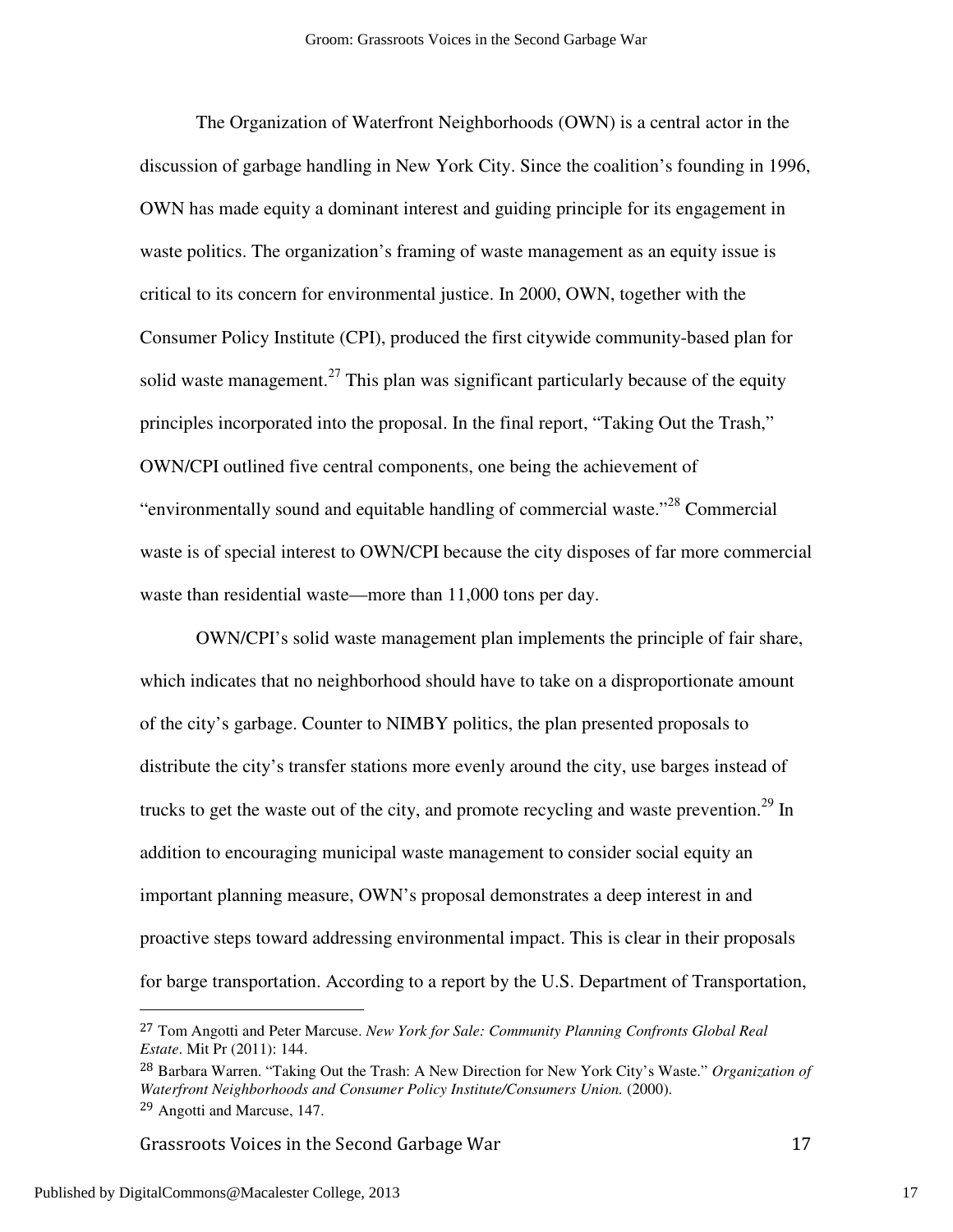barge transportation provides advantages for both social and environmental concerns. In addition to limiting noise impact and the overwhelming presence of trucks in certain communities, barge transportation is recognized as more energy efficient and decreases air pollution.<sup>30</sup> While equity is a principle interest for the community groups that compose OWN, environmental degradation related to waste management has proved to be a central issue for the grassroots approach to environmental justice.

 The fundamental strategy of the Organization of Waterfront Neighborhoods was to address the individual neighborhood's conflicts through a just plan for the entire citywide waste stream. Mayor Michael Bloomberg, who entered office in 2002, announced that the city would adopt the basic principles of OWN's solid waste management plan. OWN participated in an inter-agency task force that influenced the newest Solid Waste Management Plan that was released in 2006. The task force included the Department of Sanitation, the Economic Development Corporation, the Office of Management and Budget, representatives from the Mayor's office, as well as the Environmental Defense Fund.<sup>31</sup> Drawing from Stone's urban regime theory, the interagency task force demonstrates the important function that complex coalitions can serve in effecting policies. The grassroots coalition's ability to collaborate with a variety of actors, both governmental and nongovernmental, is necessary for incorporating equity into the planning process for solid waste management. The influence of OWN's previous proposal is evident in a press release from the Mayor's office:

Grassroots Voices in the Second Garbage War 18

<u>.</u>

<sup>30</sup> U.S. Department of Transportation, *Environmental Advantages of Inland Barge Transportation* (1994), Final Report, http://www.uppermon.org/visions/DOT\_environ\_barge.htm

<sup>&</sup>lt;sup>31</sup> John Casey and Apurva Mehrotra. Baruch College School of Public Affairs, "Solid Waste Management and Environmental Justice: Building and Sustaining Coalitions." Last modified 2011. Accessed December 12, 2012: 7.

http://www.baruch.cuny.edu/spa/researchcenters/nonprofitstrategy/documents/SolidWaste-full.pdf.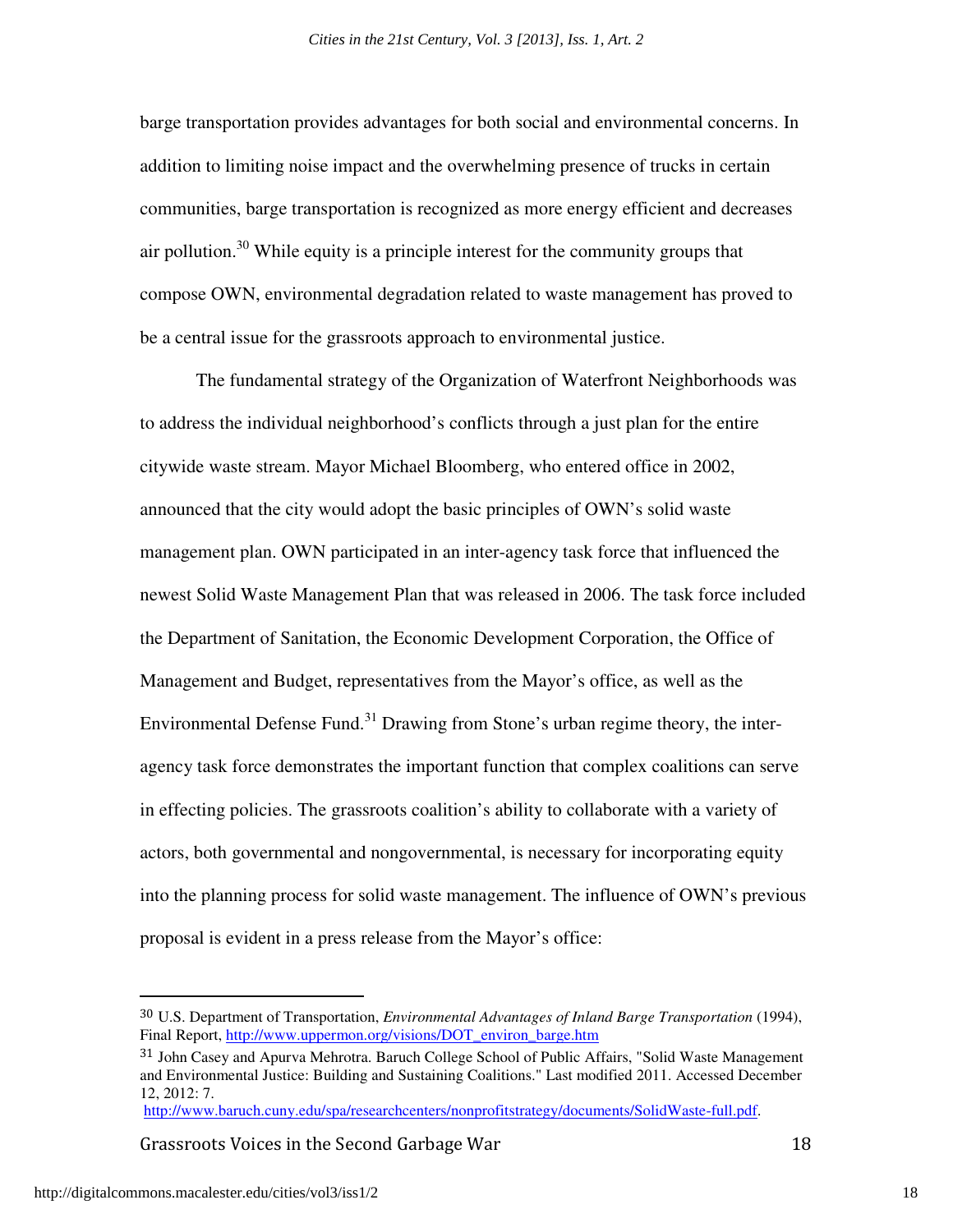The final Solid Waste Management Plan will fundamentally change the way the City transports waste and achieve our goals of environmental responsibility, economic soundness, and equitability across all five boroughs.<sup>32</sup>

The press release outlines plans that echo OWN's emphasis on "borough equity." A major element of this plan is to make each borough accountable for handling the waste that it generates. Instead of transporting waste to other areas of the city, the plan details procedures that would haul the trash to waste transfer stations in the same borough. The new SWMP demonstrates the pivotal role that the OWN coalition played in forming citywide waste policy. In order to understand how equity was promoted more locally, in both senses of the term, I now turn to a discussion of OWN's member organizations based in the South Bronx.

# **Local Issues, Local Involvement: Working Toward Just Sustainability**

While the leadership of OWN was drafting its own solid waste proposal, its member groups were active in their individual communities. The objectives and work of these community groups should not be overlooked. Using the just sustainability paradigm (JSP) to frame my analysis, I argue that these actors worked toward the realization of equity in process and equity in outcome at the neighborhood level. Recognizing the importance of engaging the residents' voices, the community groups relied on various strategies to enhance participation in the public discourse on solid waste management. While some organizations recruited residents to attend marches and flood council meetings, other groups provided green job training and encouraged locals to express their concerns over truck traffic and polluting facilities at environmental hearings.

Grassroots Voices in the Second Garbage War 19

<sup>&</sup>lt;sup>32</sup> City of New York. "Mayor Bloomberg Signs Legislation to Establish Solid Waste Management Plan," City of New York, Press Release 276-06, 2006a. Available from: http://www.nyc.gov/portal/site/nycgov/menuitem.c0935b9a57bb4ef3daf2f1c701c789a0/index.jsp?pageID= mayor\_press\_release&catID=1194&doc\_name=http%3A%2F%2Fwww.nyc.gov%2Fhtml%2Fom%2Fhtml %2F2006b%2Fpr267-06.html&cc=unused1978&rc=1194&ndi=1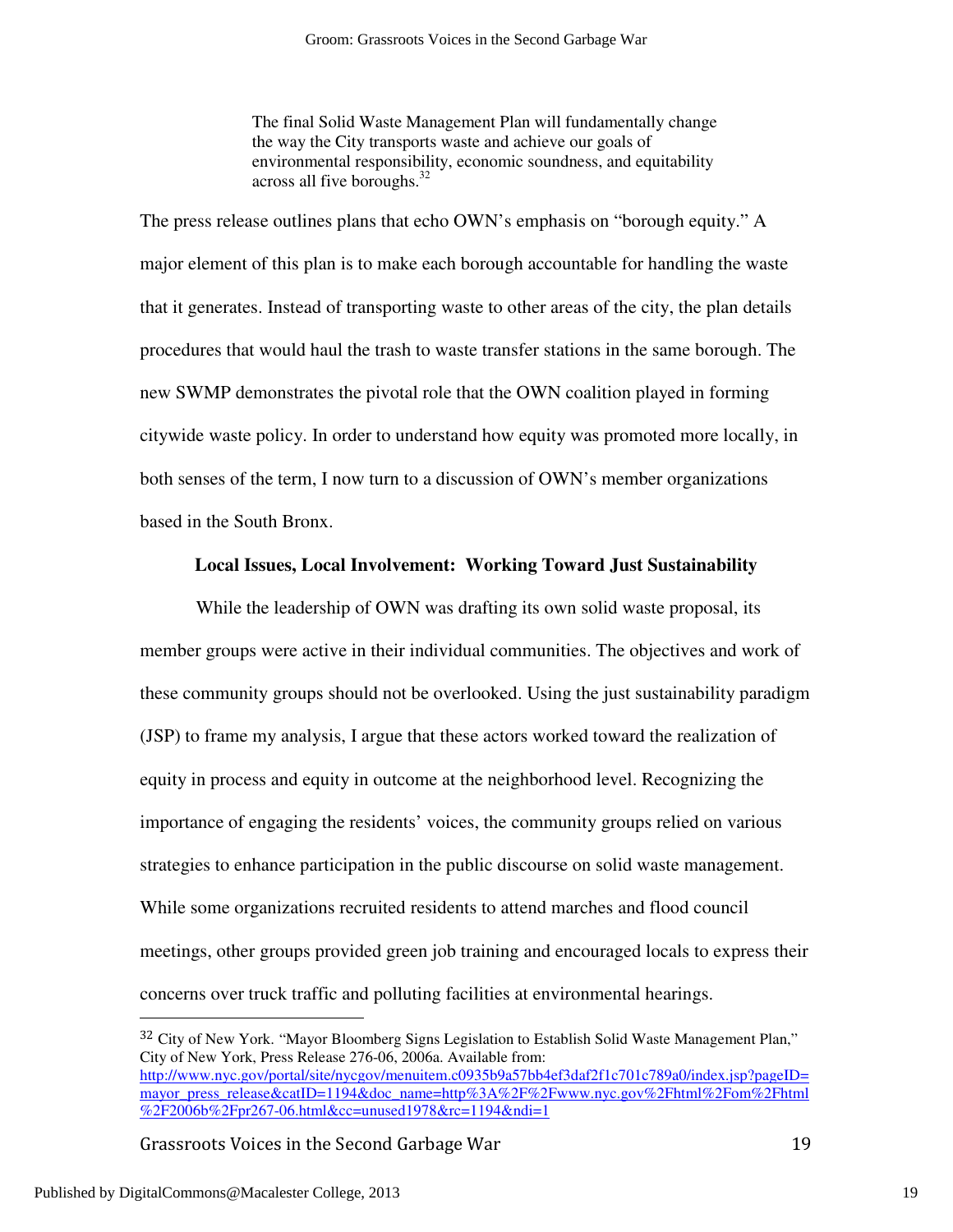Out of the 26 neighborhood groups that comprise OWN, six are based in the South Bronx. This section looks closely at the work of these groups to show how they have approached both dimensions of equity. As I have mentioned, the data that I use in my analysis is primarily from the organizations' websites and from local news coverage of their involvement in communities. At this time it is important to recognize the limitations of these sources. Due to numerous constraints—time being a fundamental one—I was unable to carry out interviews or observe the daily proceedings of the organizations for myself. While these sources would have enhanced my discussion of the organizations' position in their communities, the literature I draw on provides reasonable insight into the groups' promotion and embodiment of social equity. Using just sustainability as a model and analytical tool, I indicate five recurring features of the organizations that demonstrate their work towards social justice and sustainable community development.

#### 1. *Proactive Programs and Community Involvement*

One of the fundamental differences between the just sustainability paradigm and the environmental justice paradigm is that organizations representative of the JSP show more *proactivity* than *reactivity* in their programs and work toward developing sustainable communities. $33$  Through a variety of sources—such as organizational programs, planning documents, and local news articles—I recognized that this attribute of the JSP was a functioning component of numerous member organizations in OWN. This finding is important for my assertion that a bottom-up approach can contribute to more equitable planning. By intentionally developing visions of the community, with the

 $\overline{a}$ 

Grassroots Voices in the Second Garbage War 20

<sup>33</sup> Julian Agyeman, 137.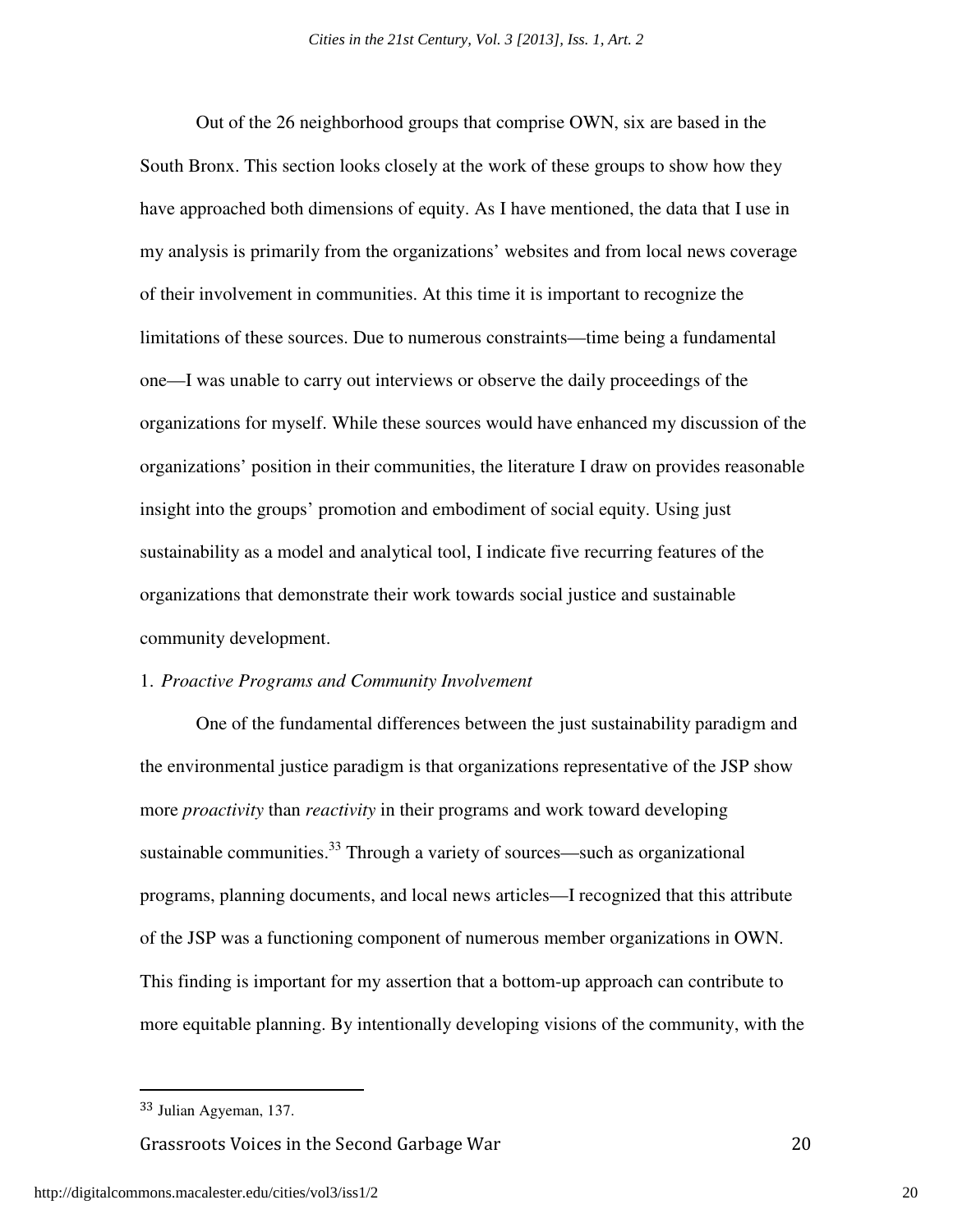support and involvement of neighborhood residents, the organizations are generating equity in process and in outcome.

The Point CDC, founded in 1994, incorporates this element through its theory of change: "People in the community create the community they want to live in."<sup>34</sup> This guiding principle, which the organization affirmed in 2008, is closely tied to the JSP's emphasis on proactive objectives and programs. The Point CDC played an active role in developing the Hunts Point neighborhood of the South Bronx. Principles of equity, illustrated in the organization's mission and programs, are central to the operation of the organization. By engaging the neighborhood residents in visions for their community, The Point diverges from the environmental justice model of primarily responding to the existence of environmental inequalities.

Similar to Point CDC, Mothers On the Move (MOM) incorporates community participation and proactive practices into the organization's efforts. MOM formed its vision and work through the understanding of disparities that existed between their communities and other communities in New York City. Equity, as a discourse and a model, is evidently a driving force behind the organization's work. In order to mitigate the unequal distribution of resources in the city, MOM relies heavily on community involvement. Lisa Ortega, a former staff member of MOM, explains, "Our issues come from the needs of the people… If someone complains about the need for a stoplight at the corner, MOM goes out and investigates if this is indeed a community concern. That is

Grassroots Voices in the Second Garbage War 21

<sup>34</sup> The Point, "Mission," The Point Community Development Corporation website, http://thepoint.org/mission.php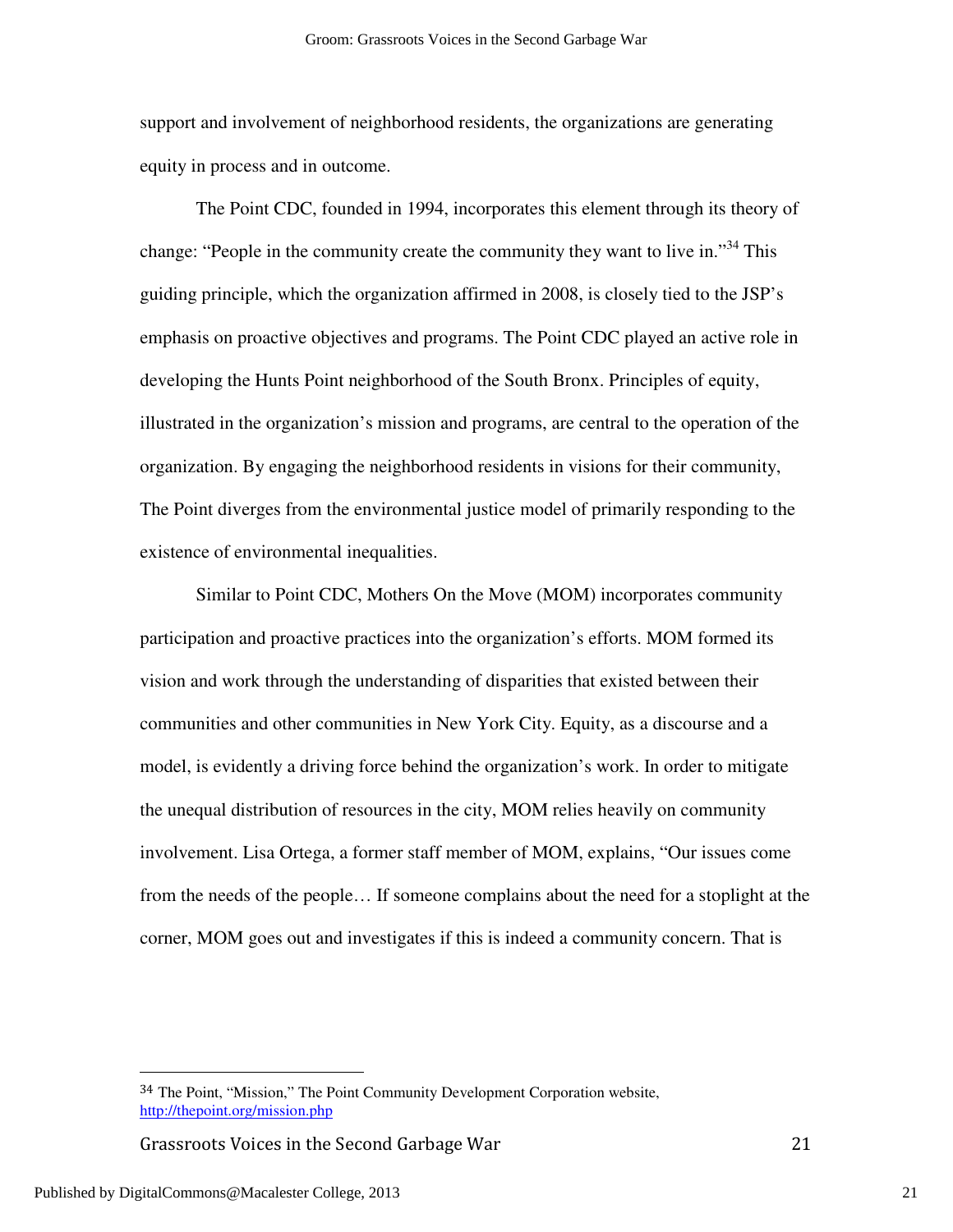how the campaigns come about."<sup>35</sup> In this statement, Ortega sheds light on the value of community input for informing the work of their organization.

MOM held a three-part Community Visioning Process in 2009 to develop an alternative to gentrification and ultimately decide on the organization's current campaigns.<sup>36</sup> Each step of the process included goals, curricula and a facilitation agenda. In the first part, a team of MOM leaders collectively analyzed the issues facing residents. This step was followed by a community visioning session that almost 100 community members attended. While teams of MOM leaders facilitated the discussion, the vision came from the community members who developed concrete goals for their neighborhoods and identified potential barriers to accomplishing these objectives. The last part of the process consisted of a community-led presentation of their vision to the public and elected officials at MOM's annual People's Assembly. This extensive community visioning process demonstrates the integral role that community input plays in the organization's work. Furthermore, it shows that MOM is proactive in its imagination of a more equitable society.

Nos Quedamos, an organization based in Melrose-Commons, also put forth a vision for the community in the Urban Renewal Plan. Similar to MOM's Community Visioning Process, this plan captures the organization's emphasis on the active and important function of community members in determining the process of redevelopment that takes place in Melrose Commons. A document presented at a conference organized

Grassroots Voices in the Second Garbage War 22

<sup>35</sup> Mothers On the Move, "Who We Are," Mothers On the Move website, http://mothersonthemove.org/who.html

<sup>36</sup> Mothers On the Move. Urban Justice, "Change Starts with Us: A Grassroots Vision for the Development of the South Bronx ." Last modified 2010. Accessed November 14, 2012. http://www.urbanjustice.org/pdf/publications/ChangsStartswithUs\_03mar10.pdf.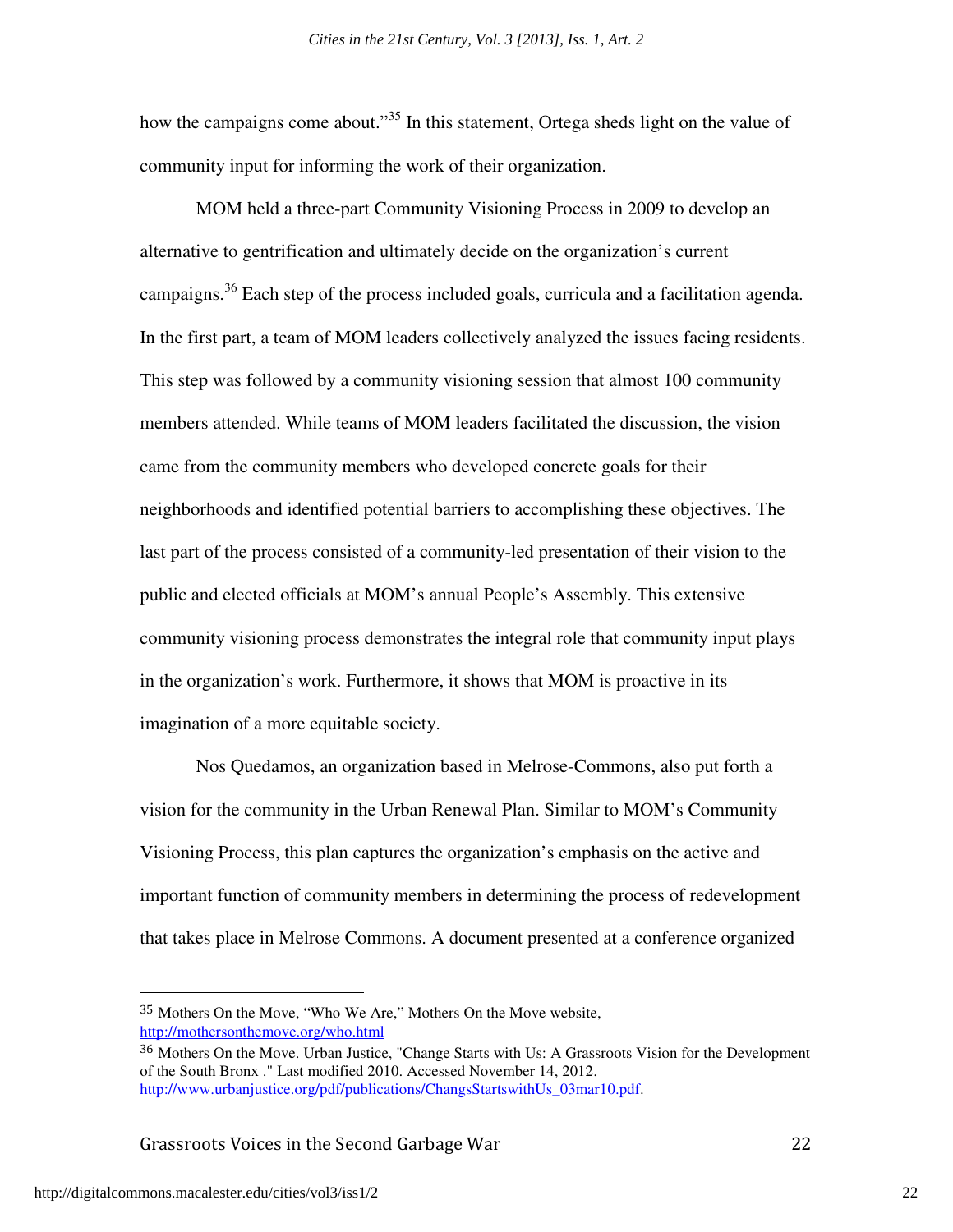by the Planners Network highlighted that the planning process drew its strength from a shared vision: "one that respects, supports and involves the existing community of Melrose in the formulation of plans and policies that address the issues of housing, open space, community renewal and sustainability. $\cdot^{37}$  The organization's efforts to incorporate the voices of their community indicate a shift to the JSP because it intentionally addresses the need for sustainability to take on a redistributive function, including a reallocation of power.<sup>38</sup> The plan itself demonstrates the attempt by Nos Quedamos to design its own blueprint for the community. While these plans for the community do not deal directly with waste management, they illustrate the groups' implementation of equity principles in their organizational conduct.

#### 2. *Youth Empowerment*

 In addition to proactive programs, a few of the member organizations of OWN signal a movement to the JSP by incorporating specific programs that nurture youth development. This is significant for equity planning because youth are often excluded from the decision-making process. Youth Ministries for Peace and Justice (YMPJ), founded in 1994, sees young residents as important agents for creating sustainable community development. The mission of YMPJ is to "transform both the people and the physical infrastructure of blighted South Bronx neighborhoods and change the systems that negatively impact them." $39$ 

-

Grassroots Voices in the Second Garbage War 23

<sup>&</sup>lt;sup>37</sup> Petr Stand, Eddie Bautista, and Yolanda Garcia. Planners Network, "Melrose Commons: A Case Study for Sustainable Community Design." Last modified 2012. Accessed November 8, 2012. http://www.plannersnetwork.org/publications/melrose.htm

<sup>38</sup> Julian Agyeman, 6.

<sup>39</sup> Youth Ministries for Peace, "Overview: Mission and Vision," YMPJ website, http://www.ympj.org/about.html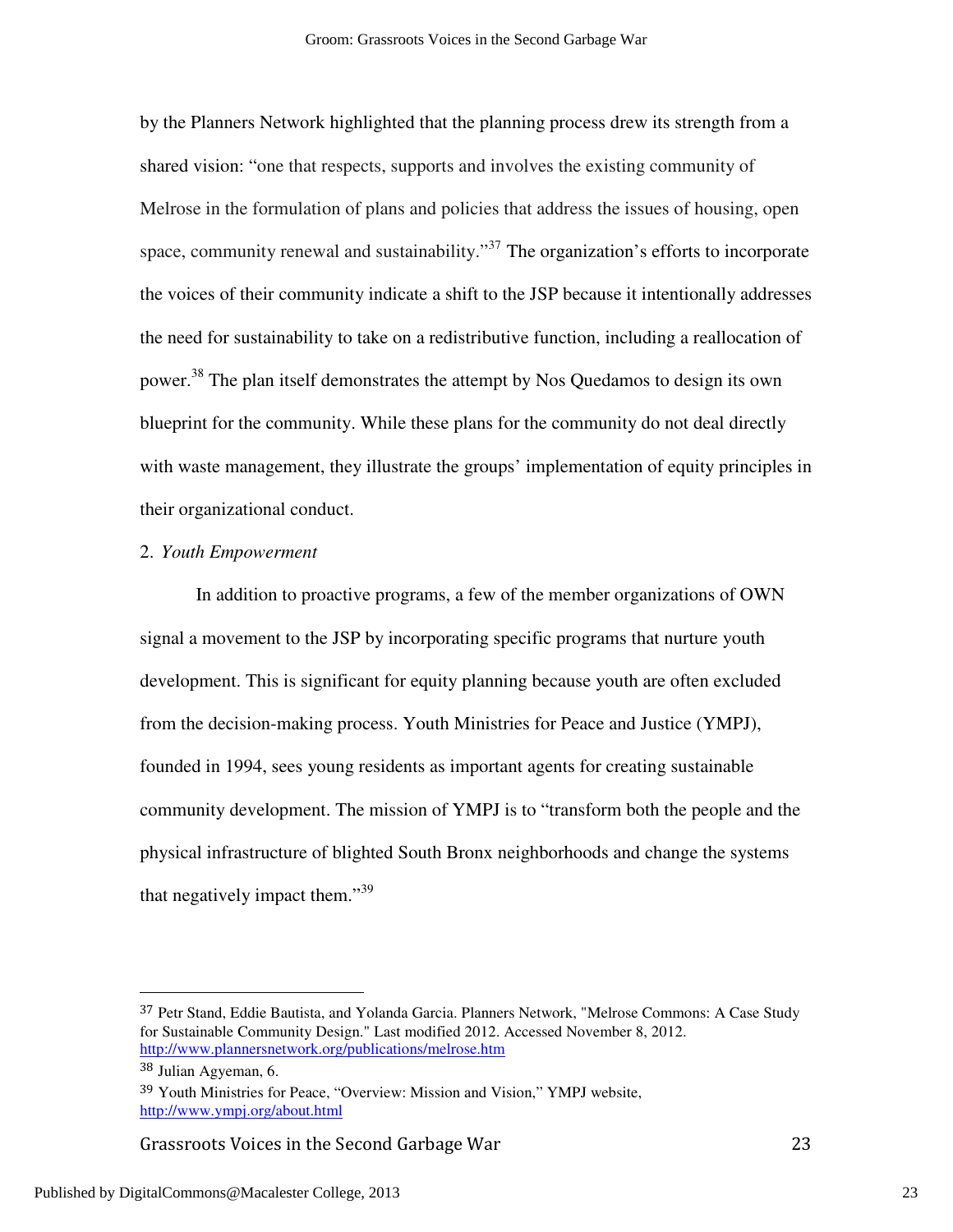In view of the organizational objective, YMPJ values and prioritizes youth community involvement in the process of community revitalization. Through a range of programs, YMPJ fosters youth empowerment and encourages this group to see themselves as leaders. One of their programs, Education for Liberation, uses Freirian methodology that encourages youth to engage in work for social change. Paulo Freire, the inspiration behind this methodology, was a Brazilian educator and philosopher most renowned for his influential book *Pedagogy of the Oppressed.* In this work, he uses and defines praxis as "reflection and action upon the world in order to transform it."<sup>40</sup> Freire believed that, through praxis, oppressed people could gain critical awareness of their own condition and, out of this insight, struggle for their liberation. Many educators and activists, such as YMPJ, utilize Freirian methodology to guide their work with disadvantaged communities. Through the Education for Liberation program, young residents direct campaigns for environmental justice, police reform, tenant rights, and youth employment to name a few.

In line with the JSP and focus on community involvement, The Point CDC nurtures local youth through programs that engage them in justice-based arts and service learning activities. Through the attention on youth development, The Point has encouraged further participation of this age group in public discourse on waste policy. The attention given to youth is instrumental to the grassroots approach to establishing equity in sustainability planning. As a *Mott Haven Herald* article points out, elected officials and environmental advocacy groups who helped design the city's SWMP in 2006 joined local residents at The Point to discuss ways to relieve South Bronx

Grassroots Voices in the Second Garbage War 24

<sup>40</sup> Paulo Freire and Myra Bergman Ramos. *Pedagogy of the Oppressed*. New York: Seabury Press (1970): 36.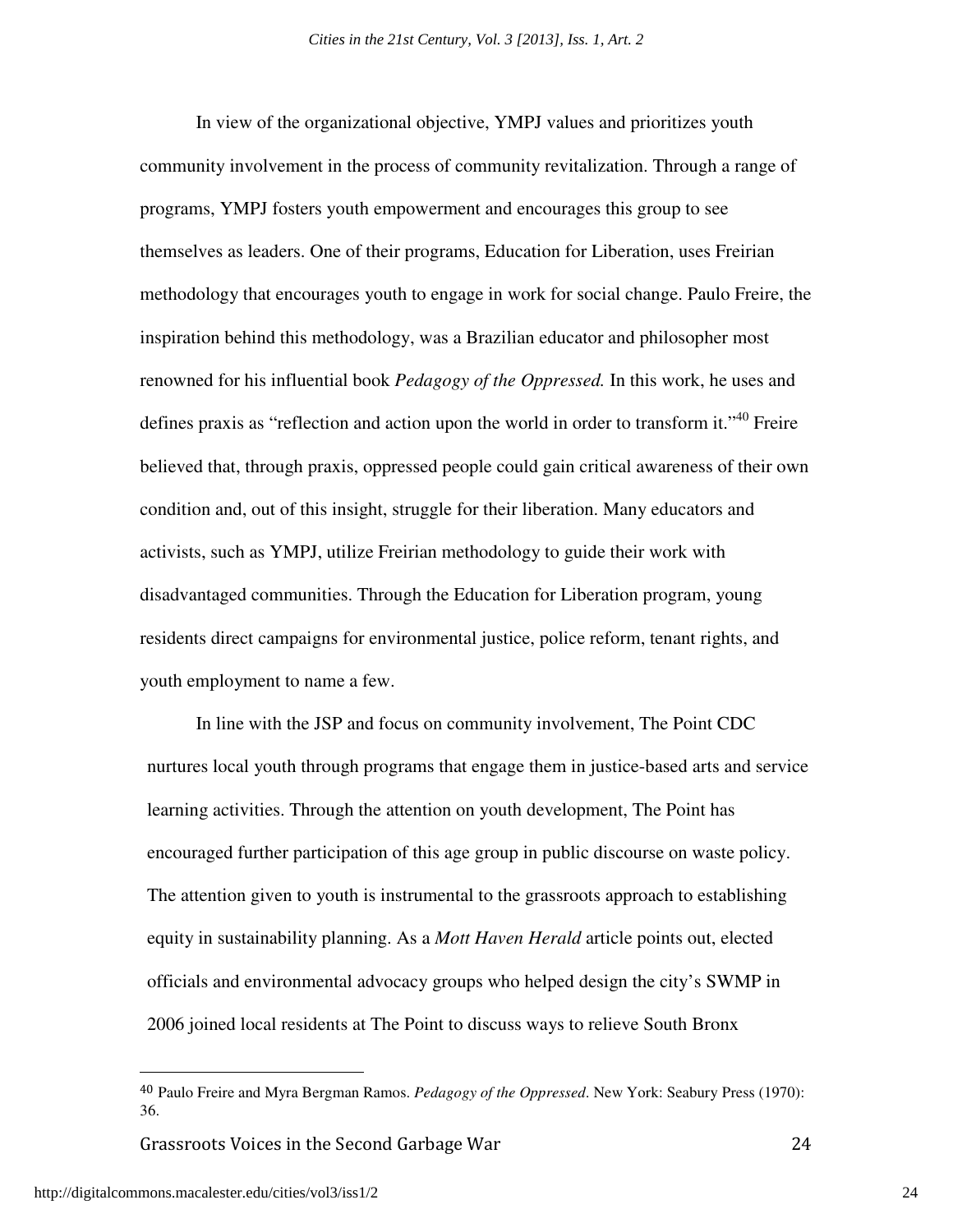communities of their large share of garbage-handling facilities. Some of these residents were youth, such as Alexis Davila, 17, who works at The Point's outdoor campus.<sup>41</sup> This involvement of community members, particularly young residents, is critical to addressing equity in process. Through the organization's mission and programs, The Point makes environmental justice a key concern that unites community members and policymakers in debates over urban land use.

# *3. Expansion of Programs and Scope of Work*

 One of the principle aspects of the JSP is the shift away from single-focus programs to more systemic projects. Mothers On the Move demonstrates this change through the evolution of its programs. Based first on the divided resources in the city's public schools, MOM has expanded its work to address other equity issues, including housing, job access, and environmental justice. The expanded repertoire of action indicates an awareness of the intersection of equity concerns. Furthermore, the larger range of programs sheds light on the need to address these issues simultaneously in order to advance social justice.

 In the same way that MOM expanded its scope of work following its initial focus on a single issue, the nonprofit Nos Quedamos has developed its programs to be more systemic. The organization began in Melrose Commons as a response to a city redevelopment plan that would have displaced much of the neighborhood's population. Residents and business owners formed an alliance to present the Melrose Commons Urban Renewal Plan that was previously mentioned. While the organization started with a focus on housing, its work now encompasses initiatives centered on community and

 $\overline{a}$ 

Grassroots Voices in the Second Garbage War 25

Published by DigitalCommons@Macalester College, 2013

<sup>41</sup> Kimberly Milner.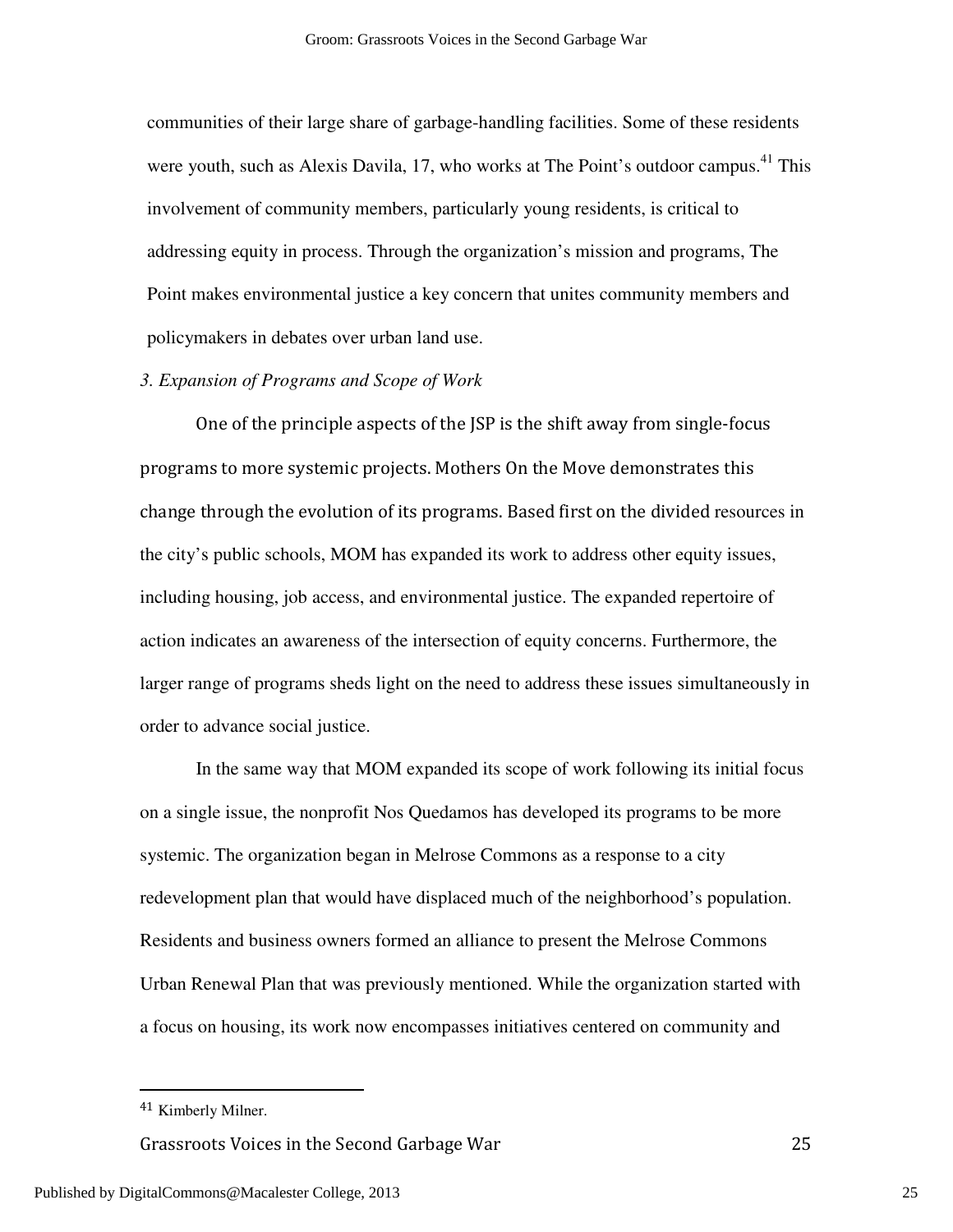health, environment and sustainability, and economic development.<sup>42</sup> This expansion of programs represents a more holistic approach to equity concerns.

# *4. Development of Individual and Group Competencies*

While increasing the scope of an organization's work illustrates a more encompassing approach to equity issues, the development of individual and group competencies is a sign of the JSP process of building community power to better address environmental justice concerns. Initiatives centered on the creation of green jobs are an example of this component. Sustainable South Bronx (SSBx), a community organization dedicated to supporting and implementing sustainable development projects, has made green jobs one of its central pillars of work. The organization views environmental, economic, and social concerns as interrelated and incorporates green job training in order to meet all three problems in a "collaborative model."<sup>43</sup>

The organization's inclusion of an environmental stewardship training program sheds light on work that confronts environmental justice and environmental impact simultaneously. This is an important element of the just sustainability paradigm. A local news article highlights this link found in SSBx's work: "The mandate from the beginning of the organization was to be proactive in the community and offering counter solutions to standard practice of development."<sup>44</sup> In this statement, Sustainable South Bronx's alternative solutions to concerns about jobs and a healthy environment are viewed in opposition to economic development models that do not take environmental impact into account. The organization's dual approach to economic development and environmental

Grassroots Voices in the Second Garbage War 26

<u>.</u>

<sup>42</sup> Nos Quedamos, "About Us," Nos Quedamos website, http://www.nosquedamos.org/index.html

<sup>43</sup> Sustainable South Bronx, "About Us," SSBx website, http://www.ssbx.org/about-us/

<sup>44</sup> Keith Loria. "Sustainable South Bronx: Reimagining a Neighborhood." *The Cooperator*, April 2009. http://www.cooperator.com/articles/1916/1/Sustainable-South-Bronx/Page1.html (accessed November 15, 2012).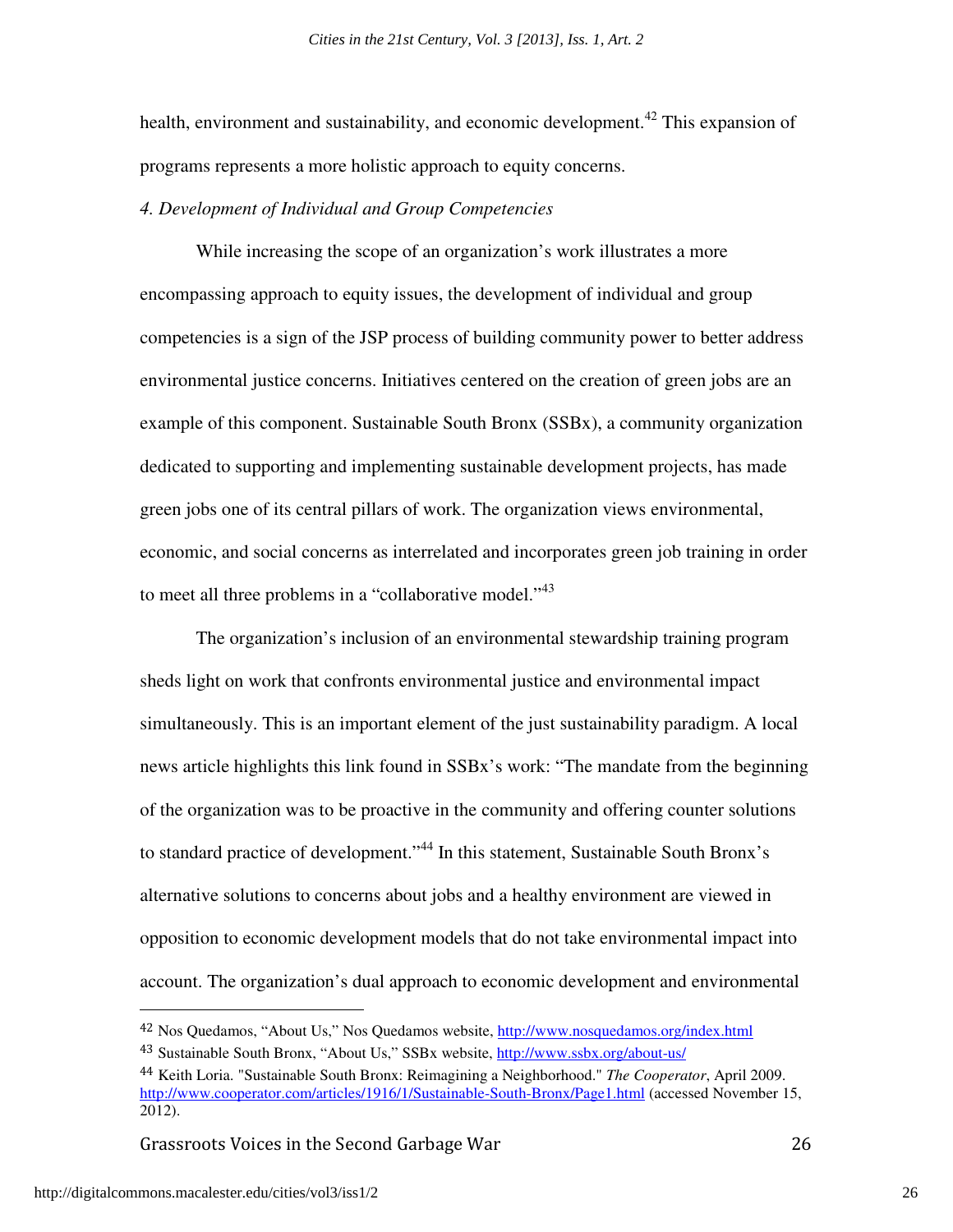sustainability is an indicator of the JSP. Rosan argues that just sustainability "connects sustainability and environmental justice (EJ) by recreating the economic opportunity structure of EJ communities.<sup>345</sup> This is a central component of the JSP and illuminates the multiple problems that plague EJ communities.

 With a similar interest in combating the numerous concerns of its community members—namely unemployment, urban health, and environmental impact—Mothers On the Move has incorporated a green job initiative in recent years. The green job campaign provides residents with skills that can empower them to better engage in decisions concerning their communities. The organization departs from traditional approaches to EJ that are primarily concerned with distributional equity in the siting of toxic facilities. By investing in jobs that can in turn address the environmental ills found in their communities, MOM works toward both dimensions of social equity. The organization's green job initiative thus signals a shift to JSP.

#### 5. *Coalition Building*

 This feature relates back to Stone's urban regime theory and gives us new insight on the significance of the OWN coalition. Agyeman suggests that JSP organizations are more likely to build coalitions with other organizations representative of the JSP than those representing an environmental sustainability orientation.<sup>46</sup> In view of the other components of JSP that are evident in the missions and work of member organizations of OWN, this argument holds true. I have so far demonstrated that the South Bronx-based organizations show signs of shifting to the JSP. This is notable when considering that they work together in the OWN coalition. Furthermore, it demonstrates that the

Grassroots Voices in the Second Garbage War 27

<sup>45</sup> C.D. Rosan. "Can PlaNYC Make New York City "Greener and Greater" for Everyone?: Sustainability Planning and the Promise of Environmental Justice". *Local Environment*. 17 (2012): 962. <sup>46</sup> Julian Agyeman, 137.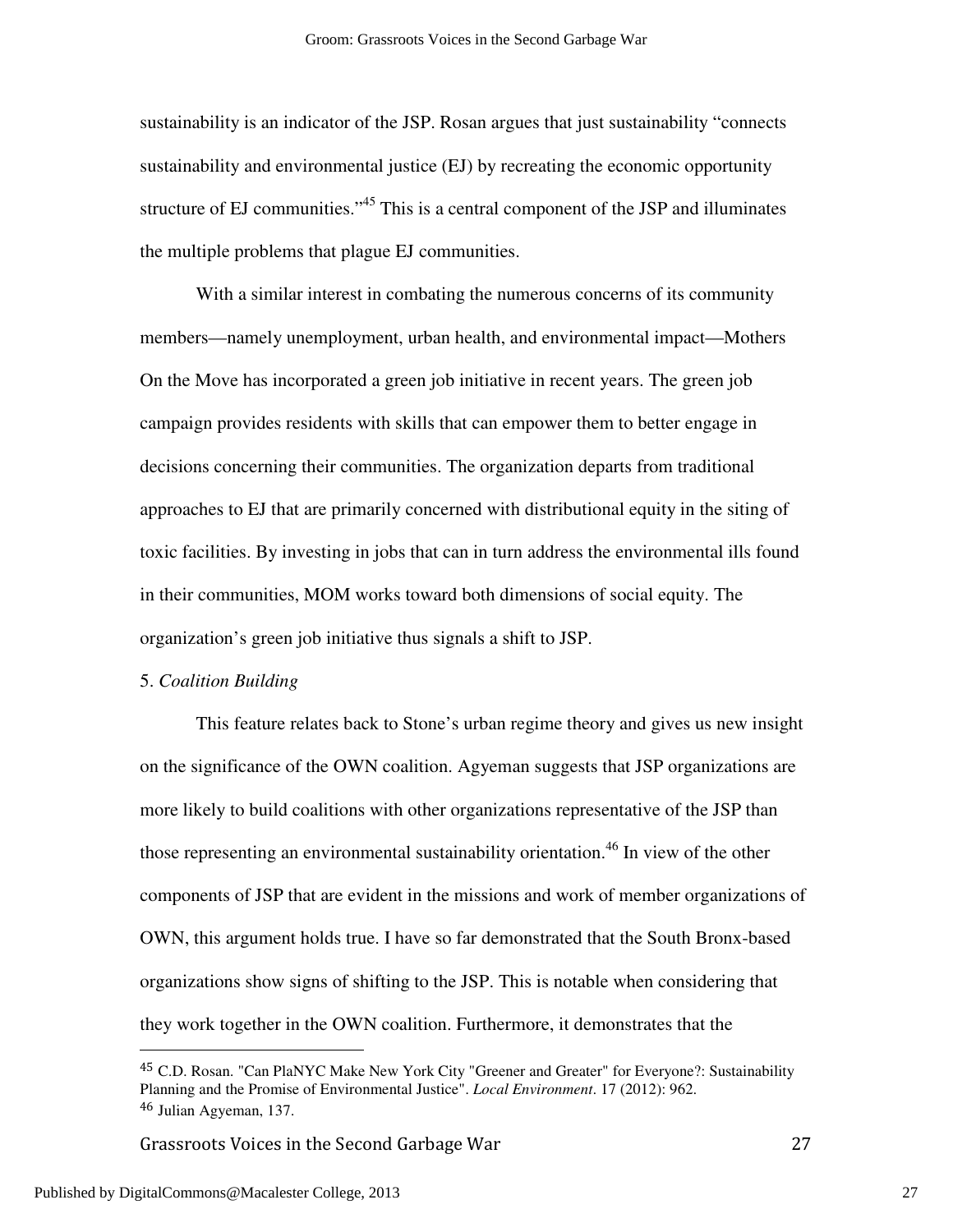organizations are aware that they can accomplish more in coalitions that consolidate their resources and interests.

 Returning to Nos Quedamos, the organization's Urban Renewal Plan sheds light on the value of coalition building. Here urban regime theory and just sustainability come together. Due to the unequal distribution of resources, coalitions are important for mobilizing assets and the collective interests of various actors. Participants in the coalition that drafted the Urban Renewal Plan included the affected community as represented by Nos Quedamos, the Departments of City Planning, Housing Preservation and Development, Transportation and Environmental Protection, the Bronx Borough President's Office, the Mayor's Office, and the office of Congressman Jose Serrano.<sup>47</sup> This diverse alliance was strategic and provided Nos Quedamos with the resources and voices that were necessary for pushing the plan forward. While the plan faced opposition at first, continued pressure led to the City Council's approval.<sup>48</sup>

The Hunts Point Awareness Committee has also exemplified the importance of coalition building. Besides OWN, the Committee is a member of various other coalitions. One of these coalitions is the New York City Environmental Justice Association (NYC-EJA). NYC-EJA is a citywide network that links grassroots organizations in EJ communities. Other member organizations in this coalition include Nos Quedamos, The Point CDC, and Youth Ministries for Peace and Justice. Since these are community groups that I have already identified as shifting to the JSP, the Committee's participation in the network is noteworthy. The organization is very active in local community issues

Grassroots Voices in the Second Garbage War 28

-

<sup>47</sup> Petr Stand, Eddie Bautista, and Yolanda Garcia.

<sup>48</sup> Mervyn Rothstein. "A Renewal Plan in the Bronx Advances." *New York Times*, sec. Archives, July 10, 1994. http://www.nytimes.com/1994/07/10/realestate/a-renewal-plan-in-the-bronxadvances.html?pagewanted=all&src=pm (accessed November 15, 2012).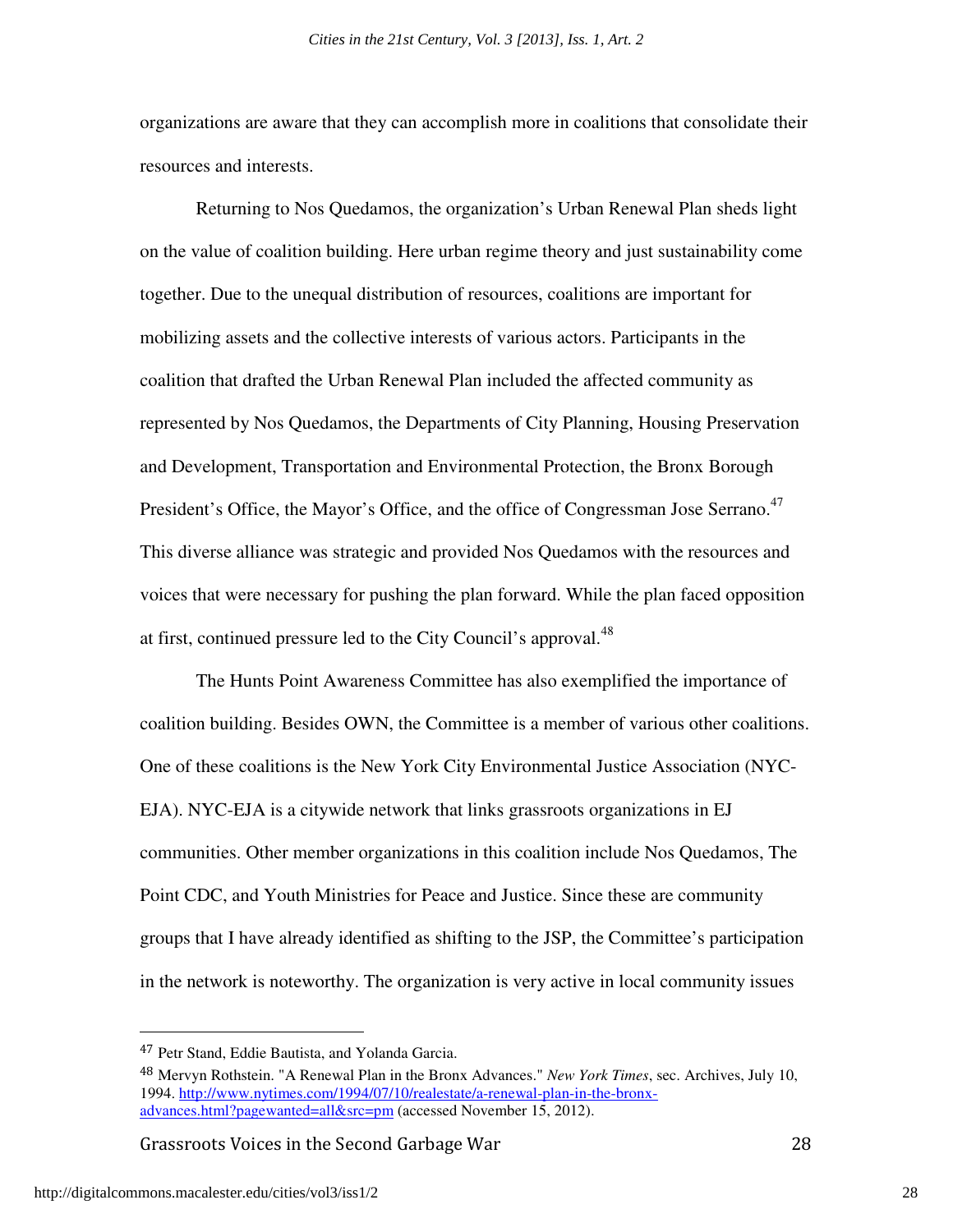that relate to environmental justice. The Committee spearheaded community resistance to a sewage processing plant in Hunts Point. The NYOFCo plant was closed after years of protests, lawsuits and "toxic tours."<sup>49</sup> While this work does not necessarily demonstrate a shift from traditional EJ tactics to the JSP, the Hunts Point Awareness Committee's engagement in coalitions, such as OWN, shows an investment in more long-term partnerships that prioritize equity in their communities.

#### **Championing Equity: From the Neighborhood to the City**

An analysis of these community organizations based in the South Bronx sheds light on a wide variety of strategies that were implemented in order to engage residents in shaping their neighborhoods. As an EJ community, the South Bronx neighborhoods have been marginalized in terms of environmental burden as well as exclusion from decisionmaking processes. The community groups that I discussed play an integral role in efforts to reverse these imbalances through a focus on the redistribution of power. Active participation from community members is key to the work of these organizations.

 While these organizations address equity issues at the neighborhood level, the power to shape citywide policy on waste management was accomplished through building coalitions of grassroots voices and collaborating with governmental and nongovernmental actors. The Organization of Waterfront Neighborhoods, including but not limited to the organizations I have examined, has been at the forefront of dialogues in New York City centering on solid waste management. The coalition, with the support of numerous organizations, such as New York Lawyers for Public Interest, has advocated for City Council legislation that would place a marine or rail sorting facility in every

Grassroots Voices in the Second Garbage War 29

<sup>49</sup> Hirsch, Joe. "City Cuts Ties with NYOFCo Sewage Plant." *Hunts Point Express*, sec. Environment/News, April 30, 2010. http://brie.hunter.cuny.edu/hpe/?p=3141 (accessed November 15, 2012).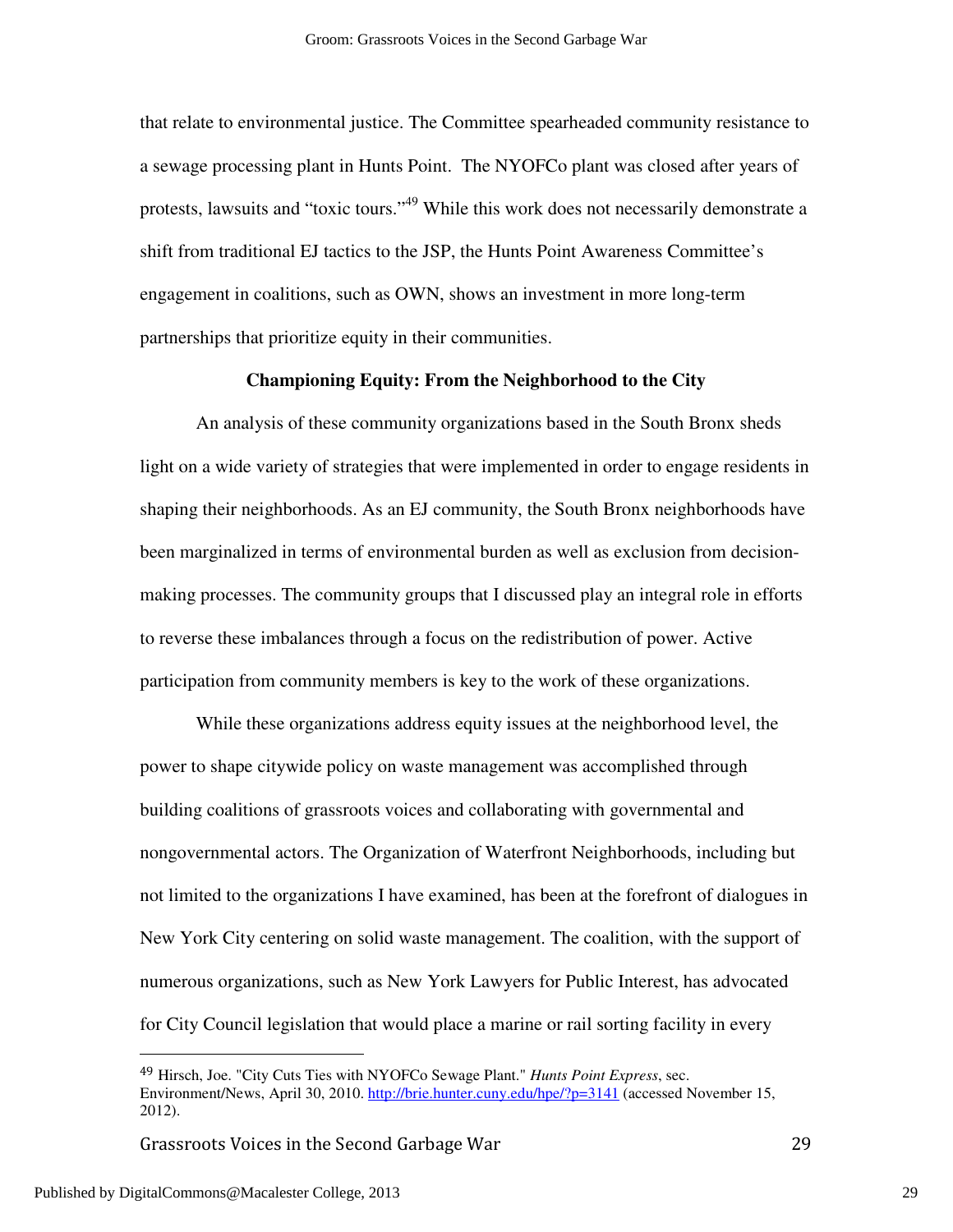borough rather than a few industrial neighborhoods. This principle of "borough equity" is highlighted in the 2006 Solid Waste Management Plan: "it [the plan] minimizes the impacts of the system on over-burdened neighborhoods by ensuring that City-collected waste from one borough is not sent to another borough for disposal..."<sup>50</sup> This proclaimed shift in emphasis to equity illustrates the EJ concerns that community organizations brought to the table as the City developed its newest solid waste management plan.

 Although the full significance and implications of New York City's 2006 Solid Waste Management Plan are yet to unfold, the case study demonstrates the many ways that a grassroots approach can promote social equity in sustainability planning. Both the individual work of the South Bronx community groups and the OWN coalition have contributed to broadened civic participation in the decision-making process as well as concrete plans to redistribute the impacts of waste management. In this way, the bottomup approach achieves equity in process and equity in outcome.

Other cities and community leaders can learn from the tactics of OWN and the grassroots organizations. While the case focuses on how equity can be integrated into sustainability planning for waste management, the strengths of the OWN coalition and the individual community groups can be applied to a broad range of equity issues. Community concerns over housing, transportation, and locally unwanted land uses beyond waste facilities can be addressed in the particular operation of grassroots organizations as well as the coalitions they build.

On the individual level, community groups can begin to shift to practices that are more proactive rather than reactive to unjust policies. This requires community

Grassroots Voices in the Second Garbage War 30

<sup>50</sup> City of New York. 2011. *PlaNYC- Solid Waste* [online]. Available from: http://nytelecom.vo.llnwd.net/o15/agencies/planyc2030/pdf/planyc\_2011\_solid\_waste.pdf [Accessed 22 October 2012].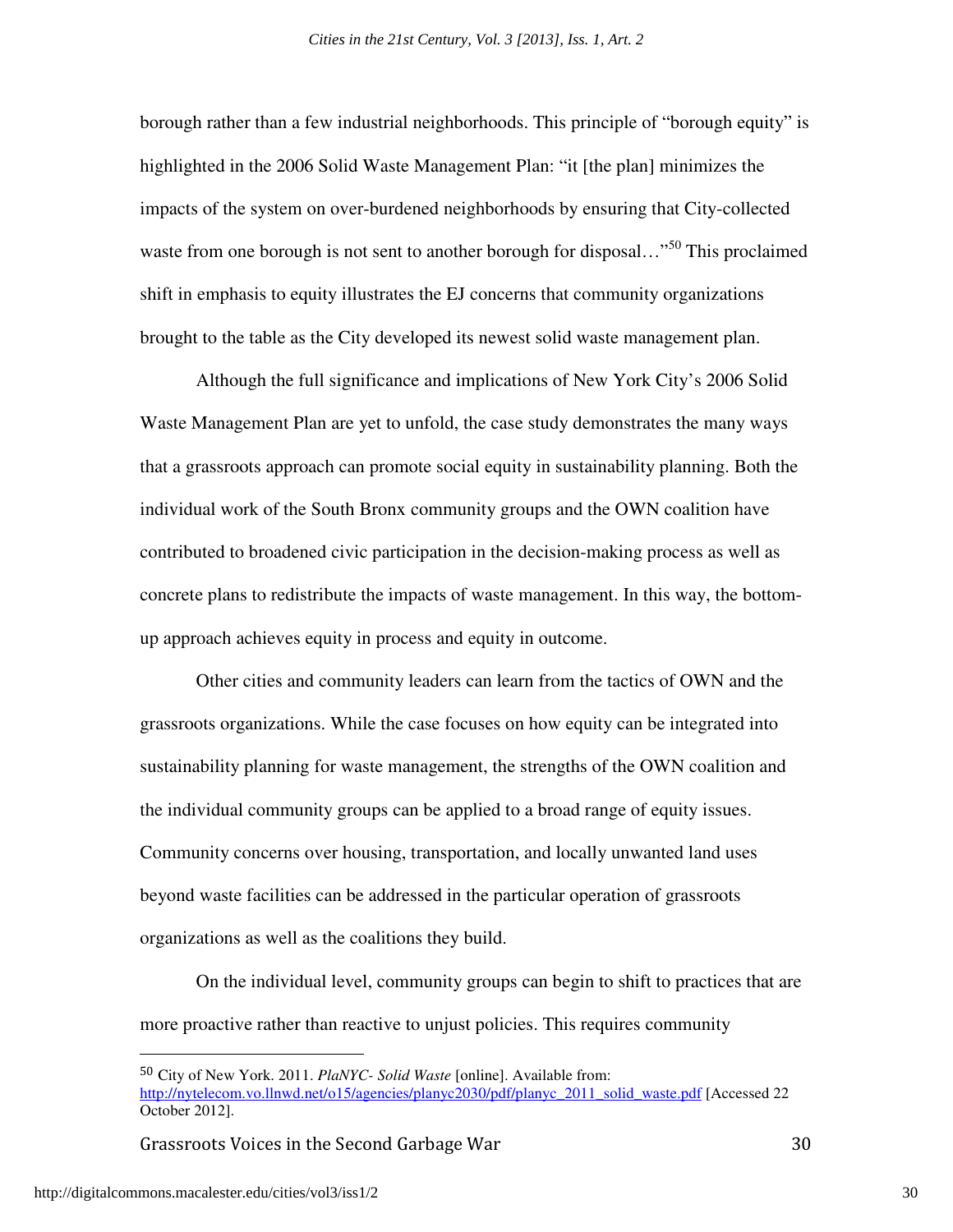involvement in visioning processes of their neighborhoods. The just sustainability paradigm provides a range of practices that advance an egalitarian form of sustainable development. By being attentive to how equity is embedded in programs and organizational conduct, community groups can then work toward equity at a larger scale. At the city level, grassroots organizations must build strong coalitions that unite interests and resources. The power of their voices along with the capacities of governmental and nongovernmental bodies can create openings in the decision-making process to effect change. In summation, equity does not have to be excluded from sustainability planning. It can be the cornerstone of the cities that we plan for and hope to live in.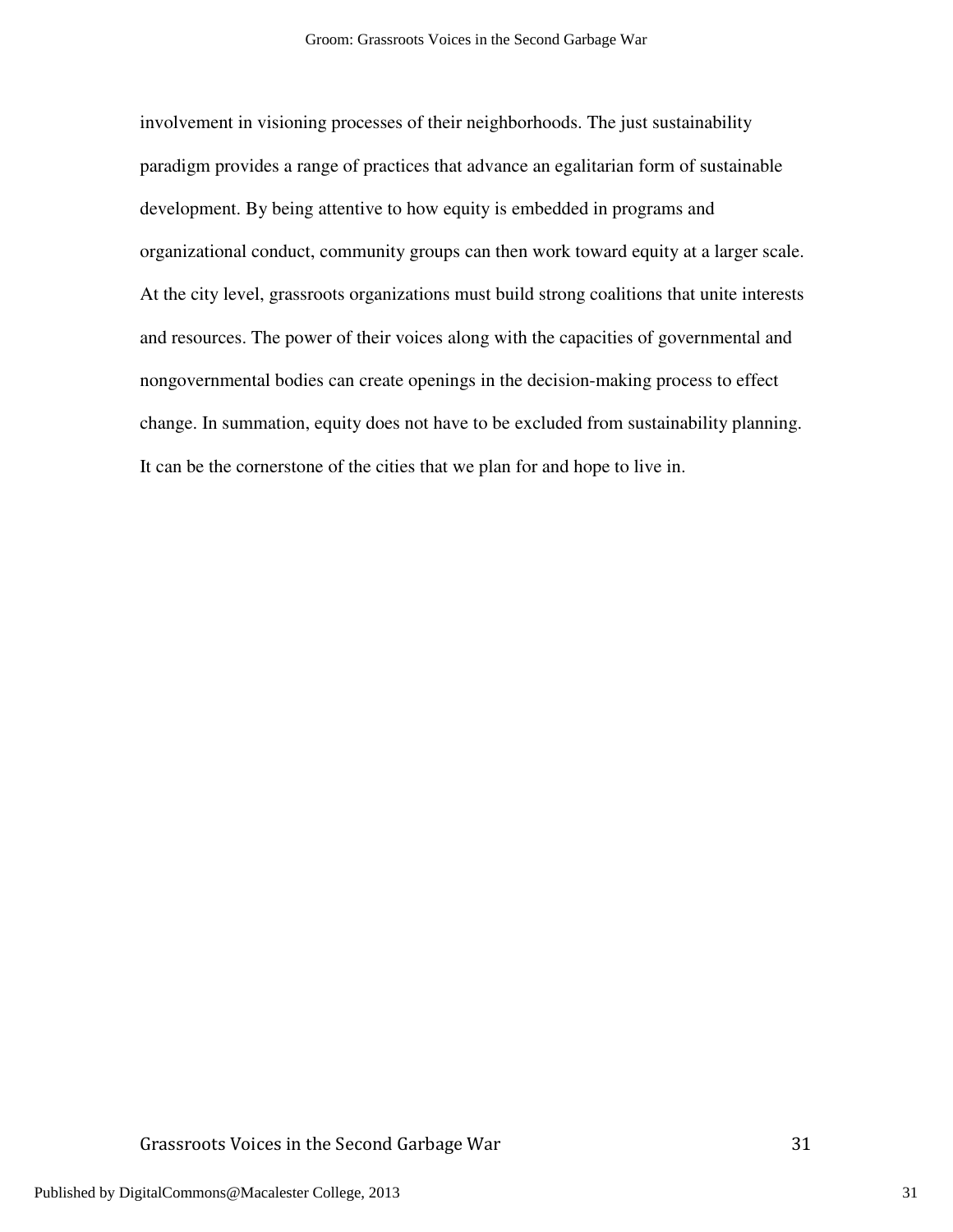

Figure 1: Map showing waste-transfer stations and below-poverty-level neighborhoods in New York City.<sup>51</sup>

Grassroots Voices in the Second Garbage War 32

 $\ddot{\phantom{a}}$ 

<sup>51</sup> Angotti and Marcuse, 144.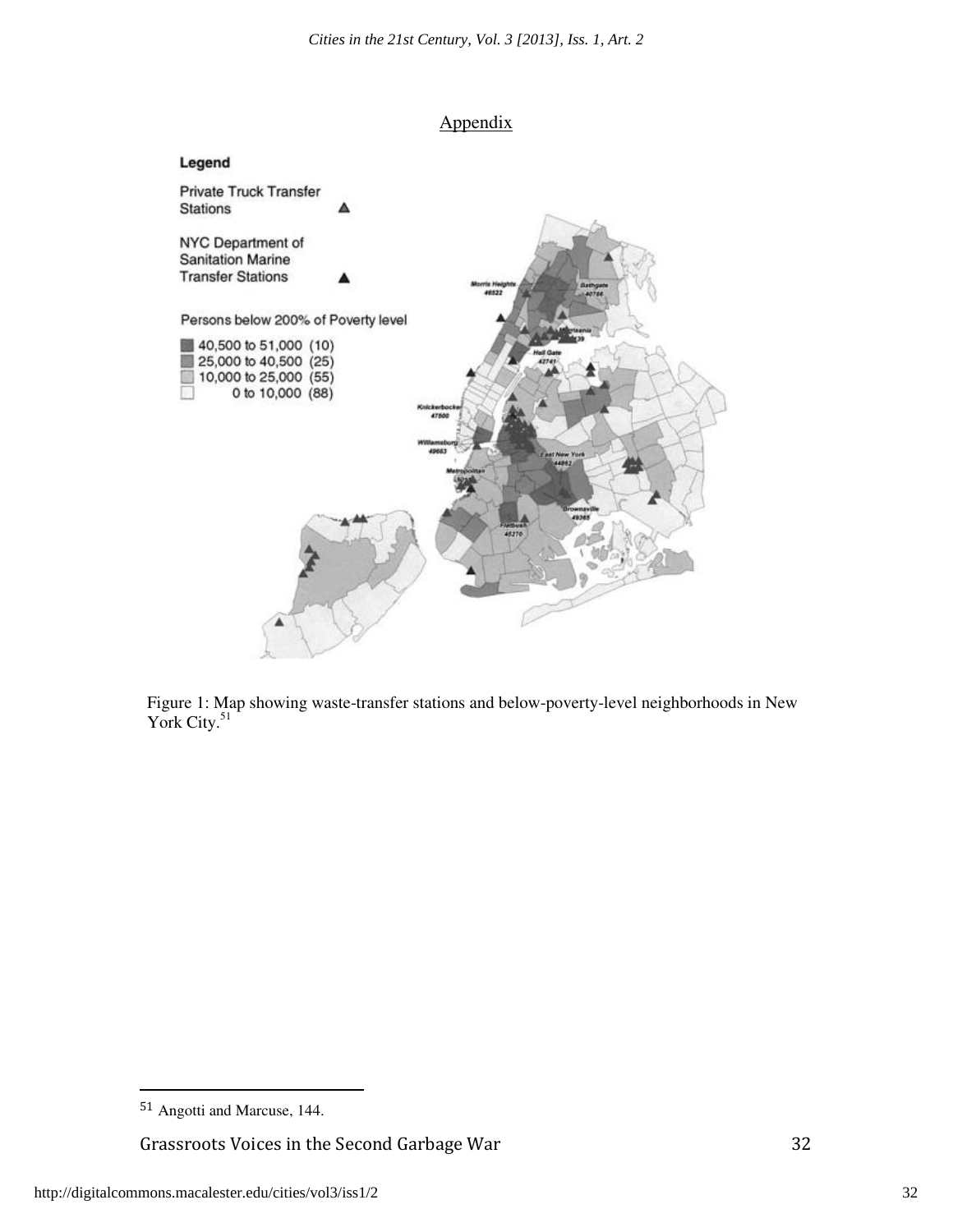# Works Cited

- Agyeman, Julian. 2005. *Sustainable Communities and The Challenge of Environmental Justice.* New York: New York University Press
- Angotti, Tom and Peter Marcuse. 2011. *New York for Sale: Community Planning Confronts Global Real Estate*. Mit Press.
- Bread for the World Institute, "On the Margins in Urban America: The South Bronx, New York City." *The 2010 Hunger Report.* Last modified 2010. Accessed December 12, 2012. http://www.hungerreport.org/2010/stories/report/on-themargins-in-urban-america.
- Bullard, Robert D. and Glenn S. Johnson. 2000. "Environmental Justice: Grassroots Activism and Its Impact on Public Policy Decision Making," *Journal of Social Issues* 56: 555-578.
- Burd-Sharps, Sarah, Kristen Lewis, and Eduardo Borges Martins. 2008. *The Measure of America: American Human Development Report, 2008-2009*. New York: Columbia University Press
- Casey, John and Apurva Mehrotra. 2011. Baruch College School of Public Affairs, "Solid Waste Management and Environmental Justice: Building and Sustaining Coalitions." Accessed December 12, 2012: 1- 19. http://www.baruch.cuny.edu/spa/researchcenters/nonprofitstrategy/documents/Sol idWaste-full.pdf.
- City of New York. "About PlaNYC," last modified in January 2012, http://www.nyc.gov/html/planyc2030/html/about/about.shtml
- City of New York. 2006. "Mayor Bloomberg Signs Legislation to Establish Solid Waste Management Plan," City of New York, Press Release 276-06. Available from: http://www.nyc.gov/portal/site/nycgov/menuitem.c0935b9a57bb4ef3daf2f1c701c 789a0/index.jsp?pageID=mayor\_press\_release&catID=1194&doc\_name=http%3 A%2F%2Fwww.nyc.gov%2Fhtml%2Fom%2Fhtml%2F2006b%2Fpr267- 06.html&cc=unused1978&rc=1194&ndi=1
- City of New York. 2011. *PlaNYC- Solid Waste* [online]. Available from: http://nytelecom.vo.llnwd.net/o15/agencies/planyc2030/pdf/planyc\_2011\_solid\_w aste.pdf [Accessed 22 October 2012].
- Ewall, Mike. Environmental Justice Network, "Principles of Environmental Justice." Last modified 1996. Accessed December 12, 2012. http://www.ejnet.org/ej/principles.html.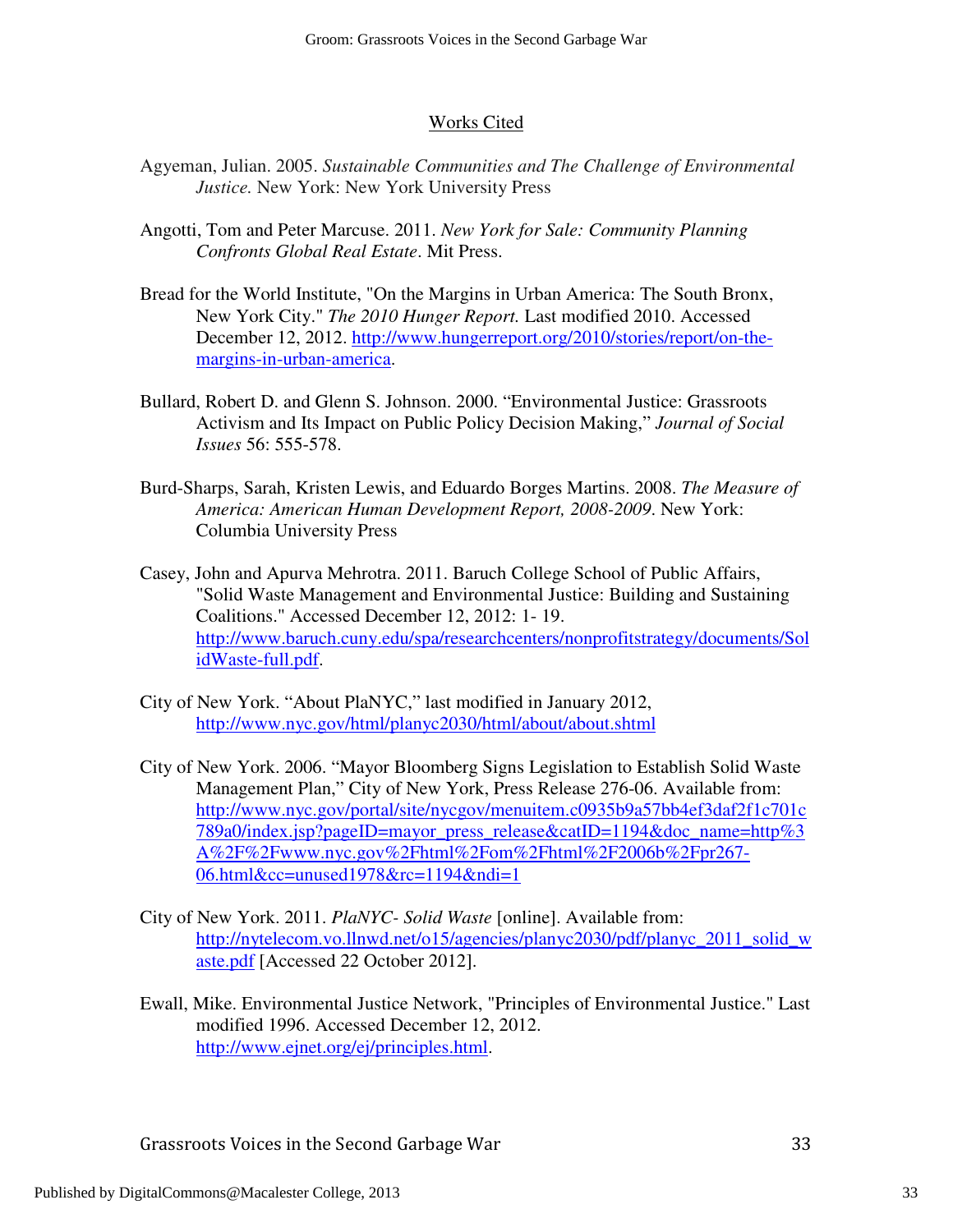- Freire, Paulo and Myra Bergman Ramos. 1970. *Pedagogy of the Oppressed*. New York: Seabury Press.
- Greenberg, Dolores. 2000. "Reconstructing Race and Protest: Environmental Justice in New York City," *Environmental History* 5: 223-250.
- Hirsch, Joe. 2010. "City Cuts Ties with NYOFCo Sewage Plant." *Hunts Point Express*, sec. Environment/News, http://brie.hunter.cuny.edu/hpe/?p=3141 (accessed November 15, 2012).
- Loria, Keith. 2009. "Sustainable South Bronx: Reimagining a Neighborhood." *The Cooperator*, http://www.cooperator.com/articles/1916/1/Sustainable-South-Bronx/Page1.html (accessed November 15, 2012).
- Louis, GE. 2004. "A Historical Context of Municipal Solid Waste Management in the United States". *Waste Management & Research: The Journal of the International Solid Wastes and Public Cleansing Association, ISWA*. 22: 306-322.
- Maantay, Juliana. 2001. "Public Health Matters: Zoning, Equity, and Public Health." *American Journal of Public* Health. 7: 1033-1041.
- Milner, Kimberly D. "Incinerators Will Foul the Air, Activists Warn," *Hunts Point Express*, June 22, 2012.
- Mothers On the Move, "Who We Are," Mothers On the Move website, http://mothersonthemove.org/who.html
- Mothers On the Move. 2010. Urban Justice, "Change Starts with Us: A Grassroots Vision for the Development of the South Bronx ." Accessed November 14, 2012. http://www.urbanjustice.org/pdf/publications/ChangsStartswithUs\_03mar10.pdf.
- Nos Quedamos, "About Us," Nos Quedamos website, http://www.nosquedamos.org/index.html
- Pellow, David. 2004. "The Politics of Illegal Dumping: An Environmental Justice Framework". *Qualitative Sociology* 27: 511-525.
- The Point, "Mission," The Point Community Development Corporation website, http://thepoint.org/mission.php
- Rosan, C. D. 2012. "Can PlaNYC Make New York City "Greener and Greater" for Everyone?: Sustainability Planning and the Promise of Environmental Justice". *Local Environment*. 17: 959-976.
- Rothstein, Mervyn. 1994. "A Renewal Plan in the Bronx Advances." *New York Times*, sec. Archives, http://www.nytimes.com/1994/07/10/realestate/a-renewal-plan-in-

Grassroots Voices in the Second Garbage War 34